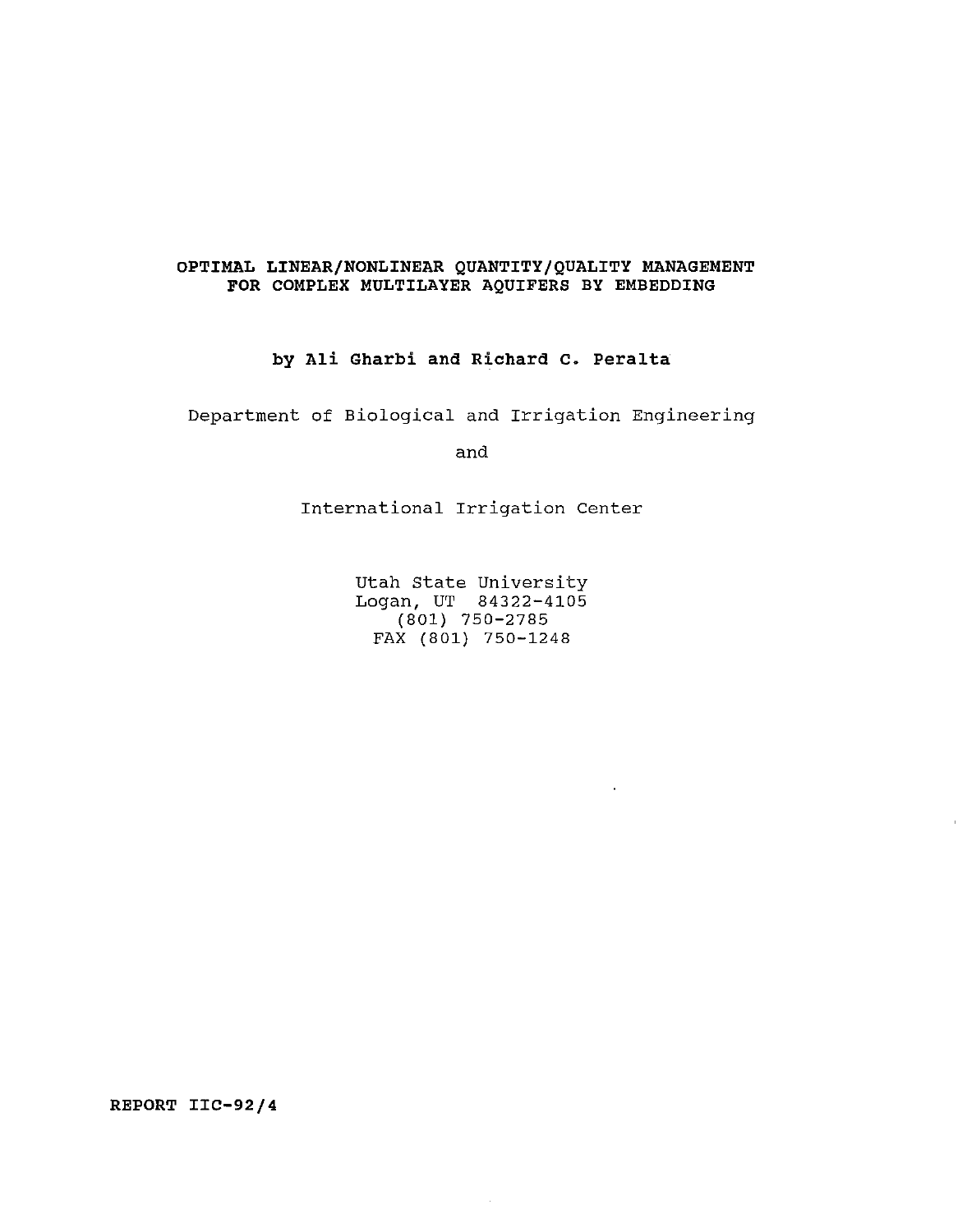## Table of Contents

| The 2-D Galerkin-finite-element Approximation of the                                                                                                                                                                             |
|----------------------------------------------------------------------------------------------------------------------------------------------------------------------------------------------------------------------------------|
| Over and Under Achievement Values for Concentrations 8<br>Expression Describing the General-Head Boundary  11<br>Constraint on Stream-aquifer Interflow for Each Reach  11<br>Expressions Describing Drain-aquifer Interflow  12 |
| Solution Using Linear and Nonlinear Model Options<br>14                                                                                                                                                                          |
| Switching between Linear and Nonlinear options<br>16<br>-16                                                                                                                                                                      |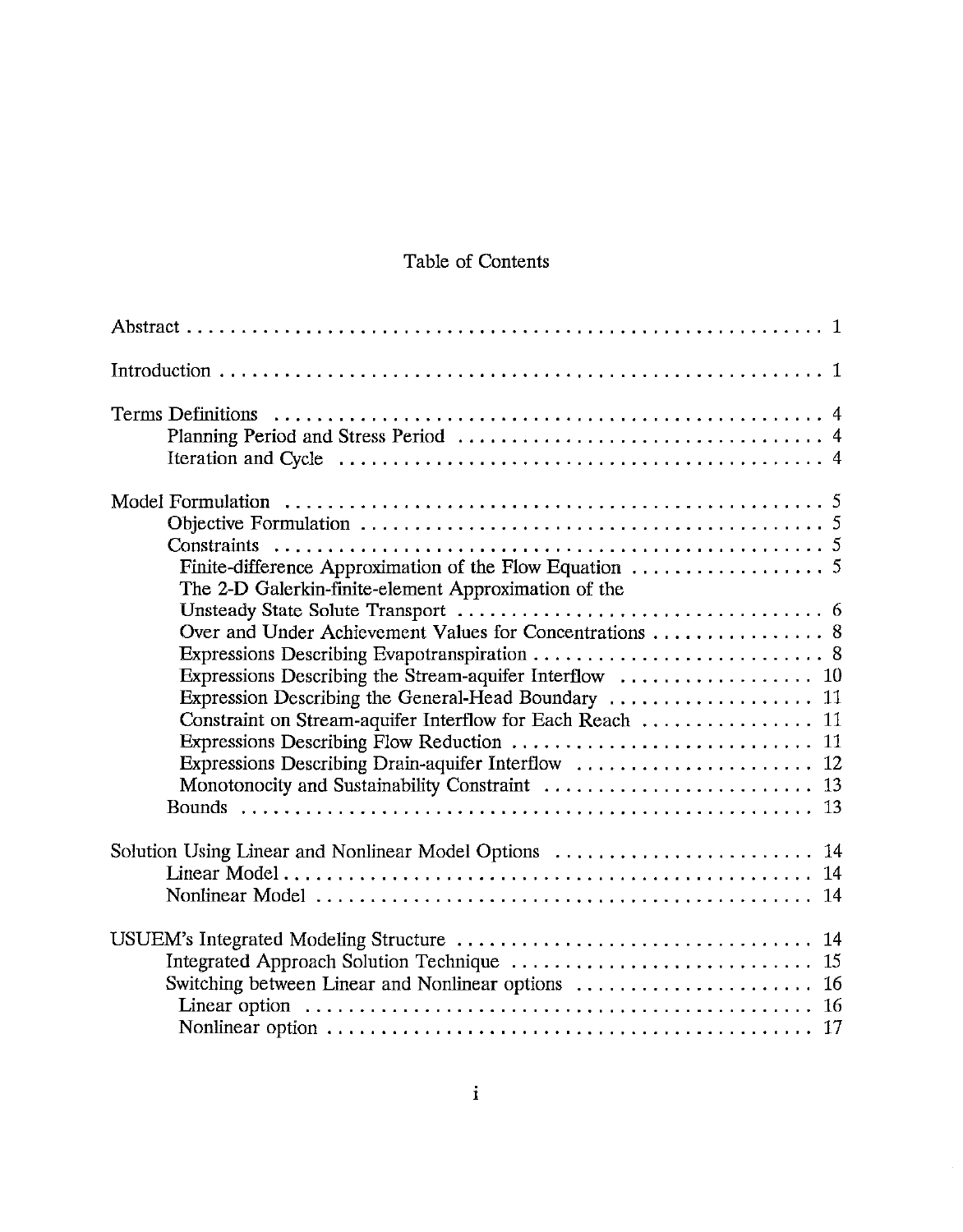# Table of Contents (cont.)

 $\mathbb{R}^2$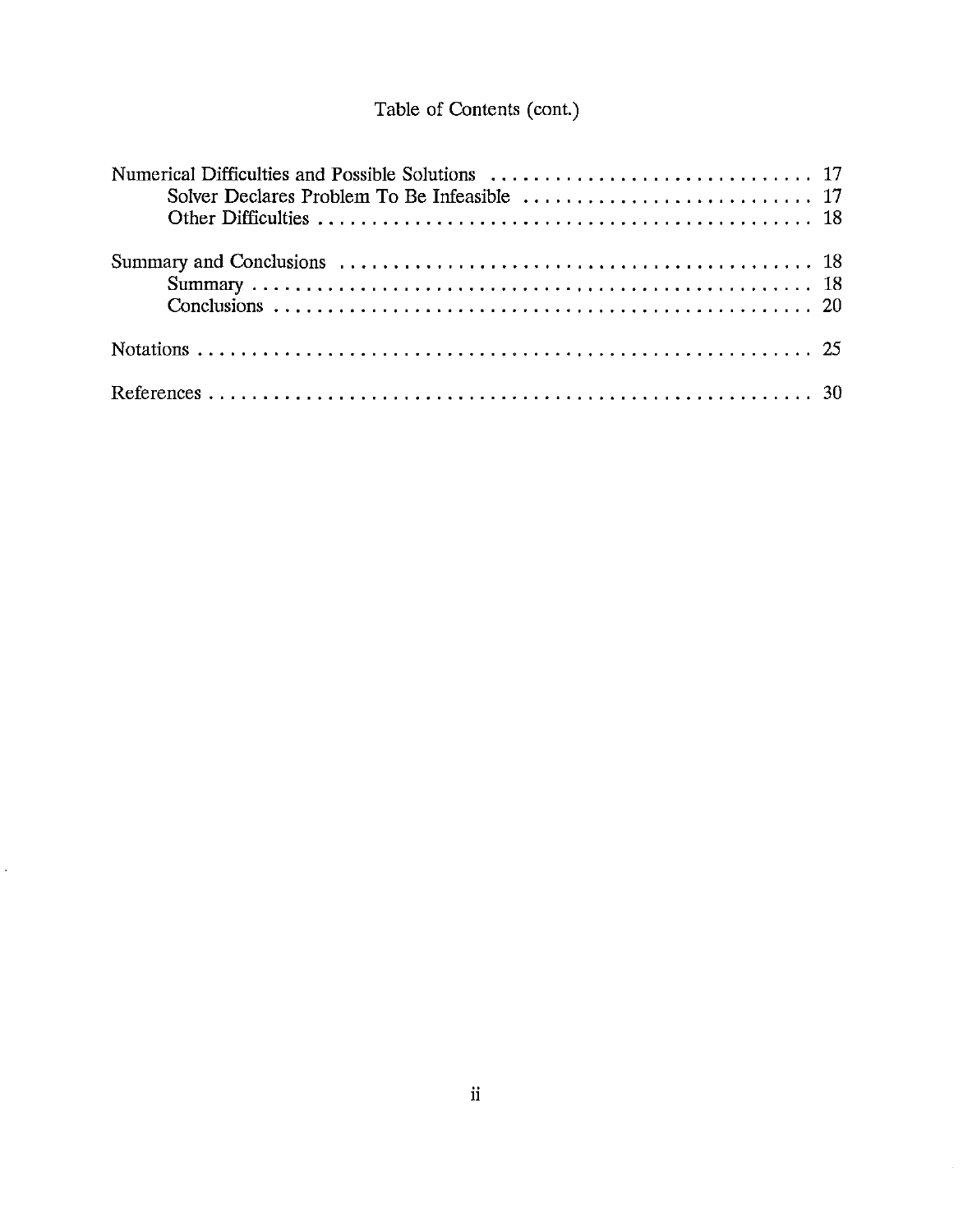# List of Figures

| Figure 2. | Man/Machine Decision Tree for Computing     |  |
|-----------|---------------------------------------------|--|
| Figure 3. | Overview of Data Input, Model Construction, |  |

 $\sim 10^{-1}$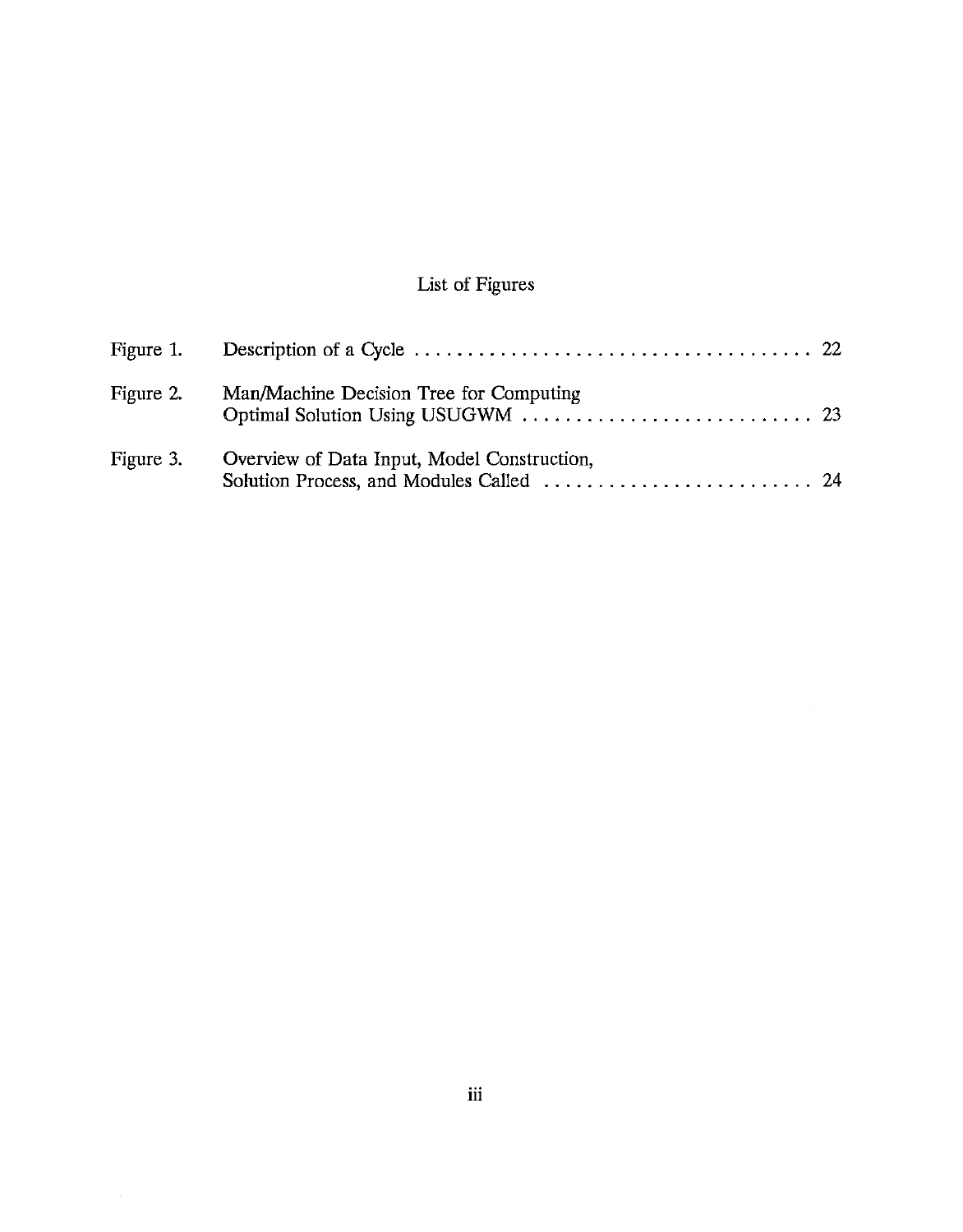## **OPTIMAL LINEAR/NONLINEAR QUANTITY/QUALITY MANAGEMENT OF COMPLEX MULTILAYER AQUIFERS BY EMBEDDING**

#### A. Gharbi

Agricultural and Irrigation Engineering Department, Utah State University

## R.C. Peralta

#### Agricultural and Irrigation Engineering Department, Utah State University

The embedding optimization modelling approach is adapted to aid long-term groundwater quality and quantity management of complex nonlinear multilayer aquifers. Implicit block-centered finite-difference approximations of the quasi-three-dimensional unsteady flow equation, and Galerkin finite-element approximations of the twodimensional advection-dispersion transport equation are embedded as constraints in the model. Other hydrological processes are also included as constraints. Cyclical linear differencing permits representation of nonlinear transport, even when contaminant is extracted by unsteady pumping (a decision variable). Also used are nonlinear (discontinuous derivative) constraints describing drainage, stream-aquifer interflow and evapotranspiration. The use of both linear and nonlinear formulations of the entire flow and transport model in a cyclical manner reduces execution time and improves confidence in solution optimality. The resulting model incorporates the dynamic changes in parameters characterizing nonlinear groundwater systems. The methodology is most suitable for reconnaissance planning in nonlinear systems typified by: (1) relatively large ceil size, (2) large proportion of the cells having head-dependent external fluxes and pumping decision variables, and (3) the need for dispersed contaminant management. It uses a multiobjective weighting approach and goal programming to maximize sustainable groundwater extraction while achieving target groundwater concentrations in control nodes. In a second paper, the methodology is applied to the Salt Lake Valley.

## 1. **Introduction**

Several models dealing with optimizing groundwater quantity and quality management have been previously reported. Assumptions regarding system linearity were commonly used to justify the use of both the response matrix and the embedding approaches. These assumptions are justified in most reported cases, and are especially adequate when the constraint equations are continuous and differentiable. However, formulations of stream-aquifer interflow, evapotranspiration (Et), and flow from drains can be nonsmooth and not continuously differentiable. In addition, solute movement in initially unknown unsteady flow fields when solute is being extracted by pumping is nonlinear. In such cases, normal assumptions of linearity can become inappropriate and the response matrix approach cannot be applied (Willis and Jones, [1987]), without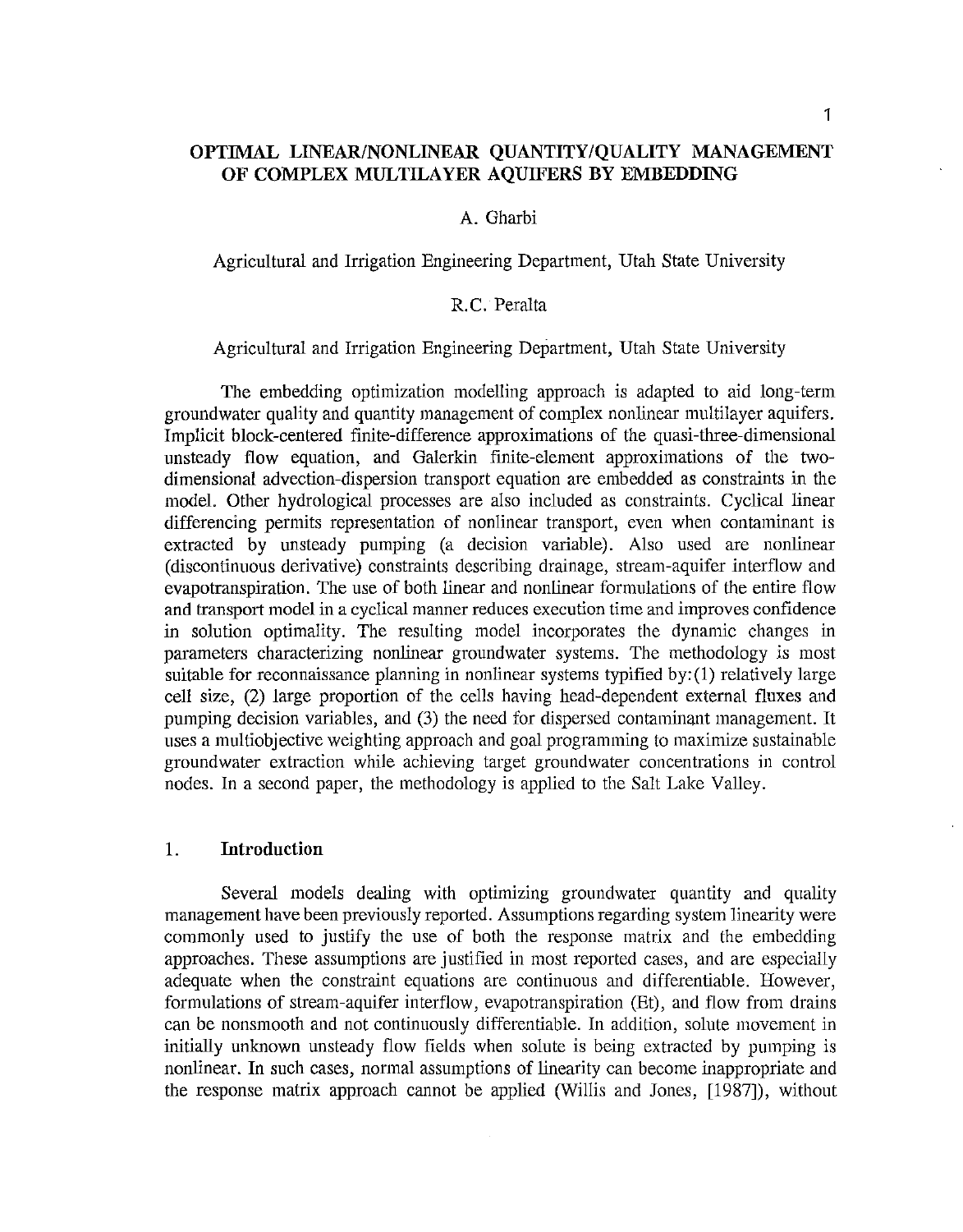#### modification.

Gorelick et al. [1984] presented a methodology to address the nonlinearity in the flow and transport equations when the response matrix is used. Their approach was based upon the governing equations for steady state confined areal groundwater flow, and areal non reactive solute transport. They used a simulation model SUTRA (Voss, [1983]) to compute the Jacobian of the nonlinear constraints (transport equation) with respect to each decision variable (pumping or injection) after each iteration. This Jacobian and other constraints are used as linear constraints for a subsequent optimization model. Ahfeld et a!. [1986] tested the same procedure on a hypothetical system of 100 nodes. They considered the steady state formulation for the flow and a transient regime for the transport. A total of 12 3-month time steps were considered. They concluded that computational costs are dominated by the repeated simulations required to compute the Jacobian and that this characteristic limits the use of this methodology to problems with few decision variables. In their results, CPU time ranges from 0.51 hours for *5* pumping wells and 12 observation wells to 70 hours for 35 pumping wells and 70 observation wells. More than 90% of the CPU time is spent in the simulations. To avoid the repeated computation of the Jacobian matrices after each iteration, Ahfeld et a!. [1988] used sensitivity theory to derive a general relationship for computing each element of the Jacobian. Their approach reduced the number of necessary simulations, and reduced execution time. Danskin and Gorelick [1985] used a similar approach.

**In** spite of the rapid improvement in computer availability (speed and memory) there have been few recent attempts to improve the embedding approach for solute transport management. This despite the fact that the embedding technique is widely acknowledged to be easier to understand and formulate. Until now, the embedding approach has been considered to be especially suitable for cases of steady state flow in which a large proportion of cells had pumping or flow decision variables and many cells needed head constraints. In such cases, the response matrix approach requires very large matrices to describe the effects of unit pumpings on each constrained cell.

Willis [1979] used the embedding technique to develop a model for the management of groundwater quality. The Galerkin finite-element method was used to approximate both flow and transport equations. The model was then decomposed into two independent subproblems and solved using linear programming.

Peralta and Killian [1985] included the steady flow equation in their optimization to develop regional optimal potentiometric surfaces. Datta and Peralta [1986] used the surrogate worth trade-off method with the embedding technique in regional sustained groundwater yield planning. Peralta and Killian [1987] solved a multi-objective problem using the embedding technique for a region containing of 254 cells. Peralta and Datta [1990] optimized perennial yield planning for a 3,200 square mile area of over 300 cells. In all of those efforts, all cells were pumping cells, each cell contained numerous wells. Linear systems were assumed.

Yazicigil and Rasheeduddin [1987] used the embedding technique to solve for a two-layered system under unsteady state conditions. They considered sixty cells and **4**  time steps, with possible pumping from 18 cells. Cantiller et al. [1988] used the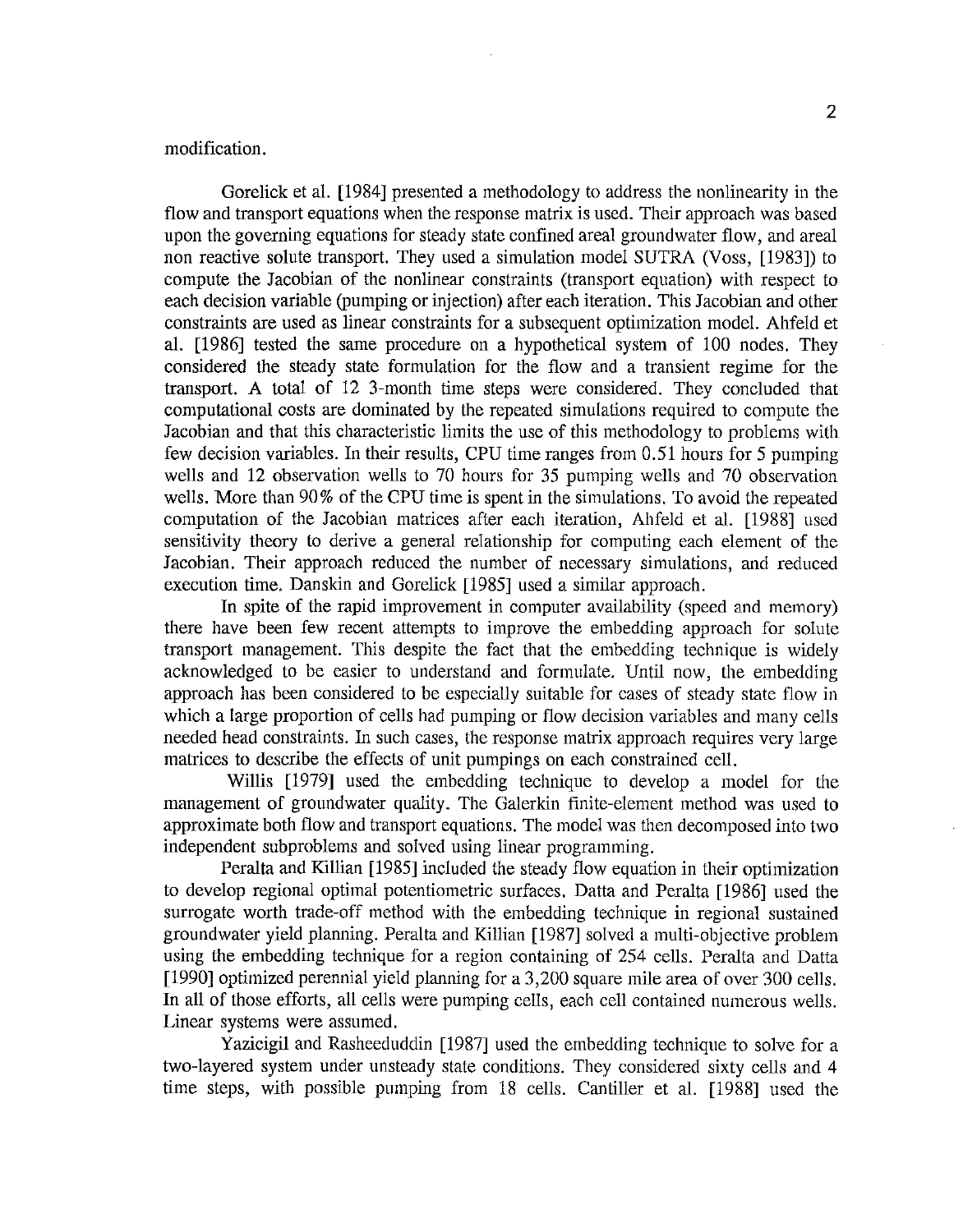embedding technique in optimizing conjunctive use of surface water and sustained groundwater pumping for eastern Arkansas.

Willis et al. [1989] developed a model for water quantity management in North China Plain. He included the finite element approximation of the flow equation as a constraint. His model consisted of 298 nodes for 247 elements, to cover a surface of about 190,000 hectares. A total of 594 pumping wells were considered.

Nevertheless, several researchers have reported difficulties with using the embedding method, especially for transient conditions [Aguado and Remson, 1974; Gorelick, 1983; Evans and Remson, 1982; Elango and Rouve, 1980; Tung and Kolterman, 1985; and Yazdanian and Peralta, 1986]. Some suggested that without the improvement of used optimization algorithms, the embedding method should be dropped in favor of the "response matrix approach". They noticed that the main reason was the unavailability of commercial solution routines for large linear programming problems similar to those encountered in large scale water management projects. The routines they used had difficulties with lower-upper basis factorization when banded matrices are involved, which led to numerical instability. Cantiller et al. [1988] were able to circumvent that problem using MINOS, an optimization algorithm (Saunders and Murtagh, [1985]), however they still assumed system linearity.

Ahfeld (1990) stated that because of the unavailability of adequate technology to address the remediation problem, hydraulic control methods can help contain groundwater contaminants. Therefore, they developed a two stage groundwater design for systems that can reach rapidly their steady state regime.

Dougherty and Marryot [1991] applied the simulated annealing methodology to groundwater management. They concluded that further testing and improvements can be expected. Culver and Shoemaker [1992] used the SALQR (successive approximation linear quadratic regulator) method for groundwater remediation. They used different time steps for both the optimization model and the numerical groundwater model.

This paper presents a procedure that overcomes difficulties previously associated with using the embedding method. It shows an integrated way of implementing the embedding method for optimizing pumping and groundwater quality management in complex aquifer systems having unsteady nonlinear flow and transport. To aid implementation, the method is contained within an interactive program. Included contributions are a linearized flow and transport model, a nonlinear flow and transport model, and, as is described later, partitioned and combined forms of the flow equation for both the linear and nonlinear models. The presented linear cyclical differencing approach permits optimizing unsteady pumping, while extracting contaminated water from cells at which pumping, concentration and head are all variables.

The presented method is useful for large scale, long term reconnaissance level planning. It is assumed that pumping in all wells in a cell can be adequately described by a single distributed pumping value in that cell and that heads and dispersed contaminant concentrations can be adequately represented by a single value in each cell.

The presented method is suitable for situations in which the embedding method is commonly preferred--systems in which a large proportion of the cells have pumping decision variables or require head constraints. It is also appropriate for reconnaissance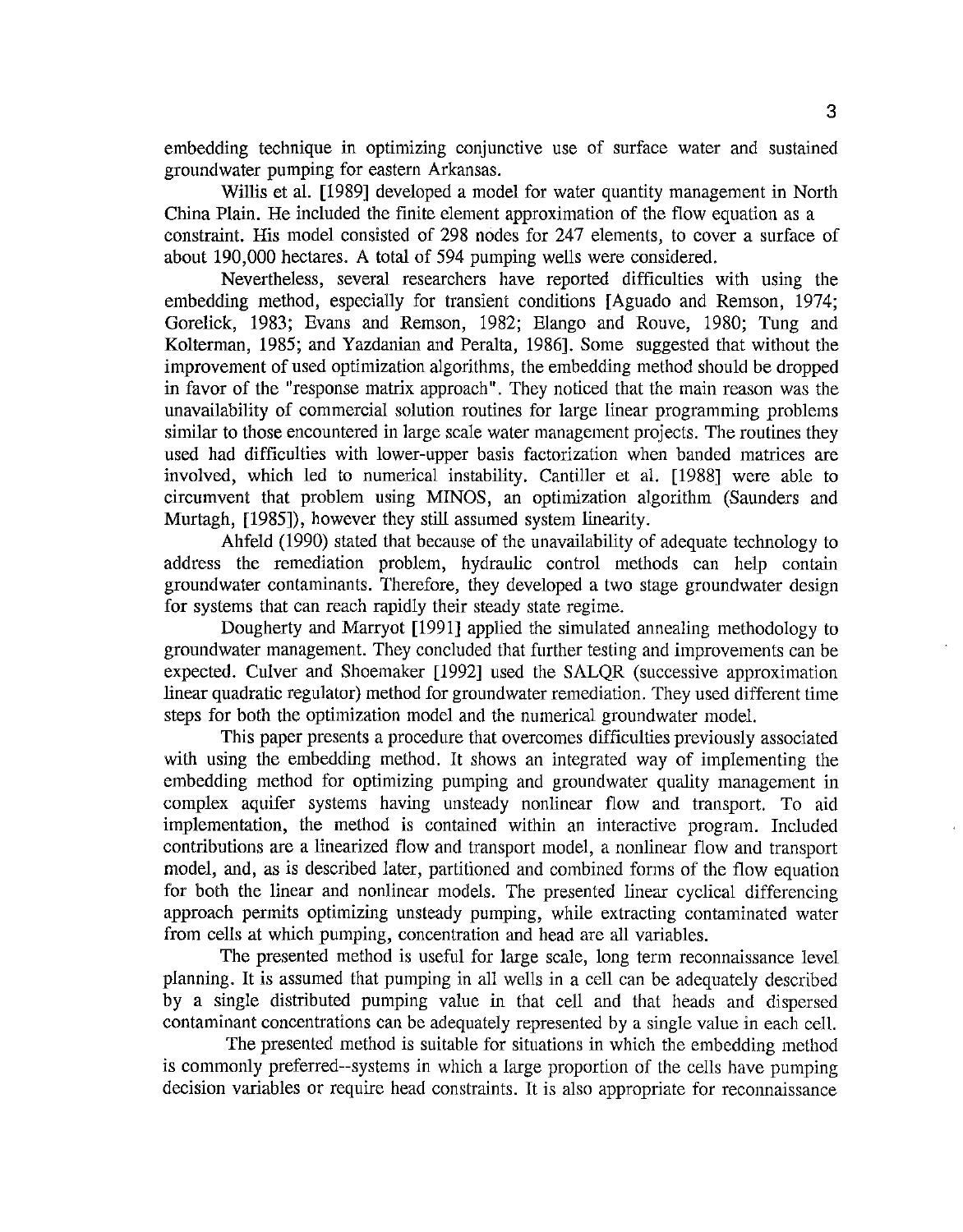planning if a large proportion of the cells have nonsmooth variable-head dependent functions to describe flow processes.

To describe the methodology in an orderly fashion, some terms are defined first. Then is a description of the optimization model's objective function and constraints. Both linear and nonsmooth (nonlinear) forms of the constraints are shown. Included is linearization of advective transport via cyclical linear differencing. This is followed by an overview of the structure of the Utah State Univ. Embedding Model (USUEM), which integrates all the solution approaches. USUEM permits selecting solution approaches best suited for a particular problem. One discussed option is selecting linear versus nonlinear equation forms. Another option involves using separate equations, and variables, for each individual flow process (Et, flow to drains, stream/aquifer interflow) versus using a single flow equation and incorporating only heads and pumping as variables. Advantages and potential difficulties of the integrated solution method are highlighted, followed by summarization and conclusion. A companion paper demonstrates application to the Salt Lake Valley, a complex hydrogeological site.

It is important to note that, if better equations are available to describe any of the phenomenon that will be described in the following, the model can be modified easily.

## 2. **Terms Definitions**

## 2.1. *Planning Period and Stress Period*

In this model a stress period is defined as the time interval during which all external stresses such as pumping are constant. The planning period is the time interval during which the system is studied. The planning period is divided in a number of stress periods of equal or different lengths. For improved simulation accuracy, one can divide a long period of constant pumping into several shorter stress periods. This follows closely the terminology of MacDonald and Harbaugh [1984] in their MODFLOW model.

#### 2.2. *Iteration and Cycle*

The term iteration refers to processing within the MINOS solver. All equations comprising the optimization model are solved during a particular iteration. Many iterations are usually required before MINOS halts computation and declares that an optimal solution is found. However, when addressing a nonlinear problem using a linear surrogate, that optimal solution might not be the best stopping point. Thus, after reinitialization, another optimization (cycle) might be performed. Many cycles might be needed before a satisfactory optimal solution is found. The general procedure is as follows (Fig. 1).

(1) A cycle for addressing an unconfined aquifer begins when assumed values (such as heads) are read. (2) Some parameters (such as transmissivities, and dispersivities) are then computed, and automatically placed within the optimization model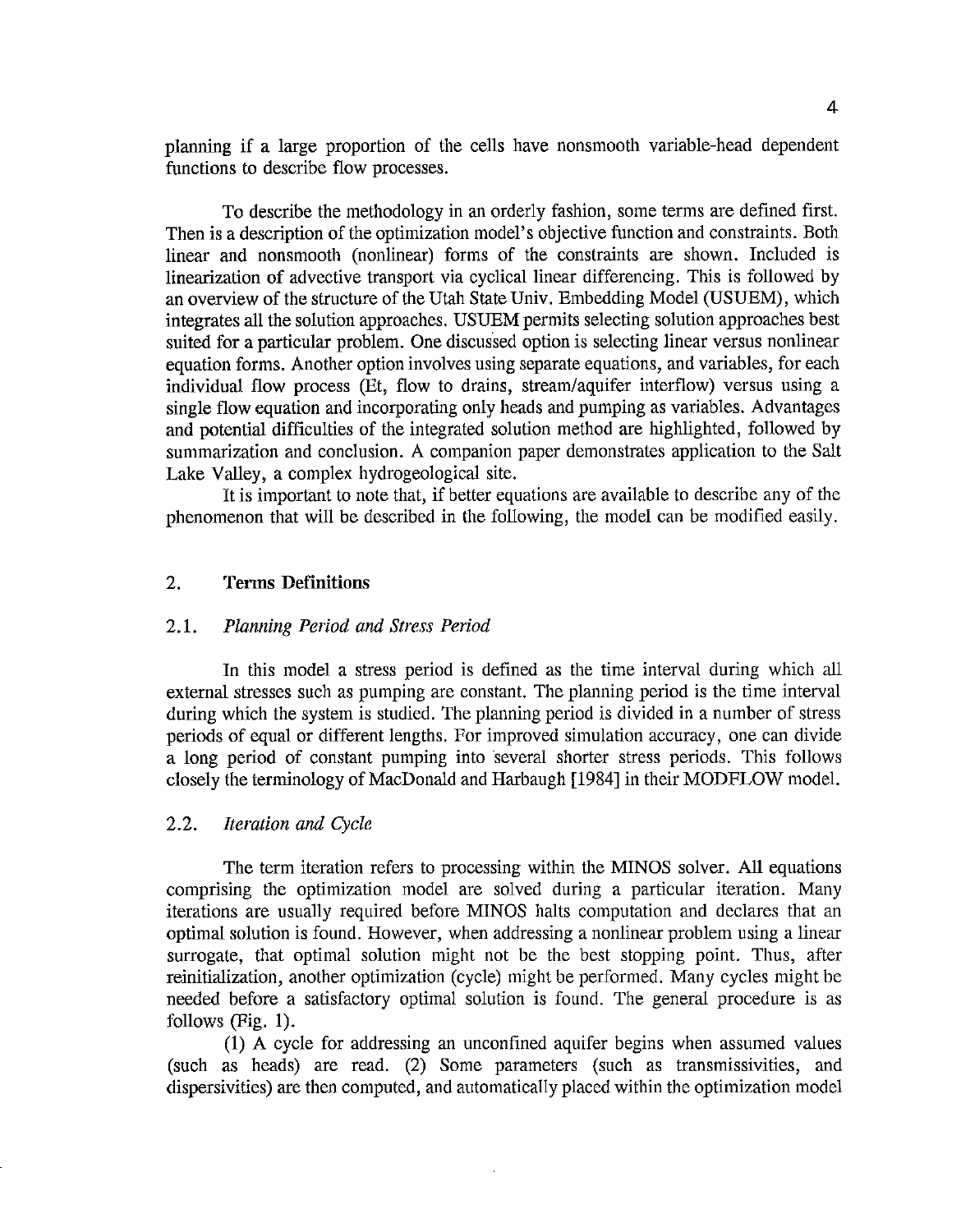constraint equations. (3) Optimization begins and iterations are performed until an optimal solution is determined. (4) Then optimal strategy results (fluxes and heads) are compared with the values assumed in step (1). If the differences are acceptably small, the process halts. Otherwise, optimal strategy results are used in step (1) and a new cycle commences. Multiple cycles are usually needed to reach a satisfactory (converged) optimal solution for unconfined aquifers or systems having nonsmooth functions (discontinuous derivatives).

#### 3. **Model Formulation**

#### 3 .1. *Objective Function*

Verbally, the multiple objectives used in this model involve maximizing Z, the total ground-water extraction, while minimizing the excessive groundwater contaminant concentrations during a planning period of K time steps. In a system of M total cells,  $\Omega$ are cells where pumping is optimized, and NQ are nodes where water quality is to be controlled. This objective function uses the weighting approach to address noncommensurate multiple objectives.

$$
\text{Max } Z = \sum_{k=1}^{K} \sum_{\omega=1}^{\Omega} g_{\omega,k} \text{ - wc } \sum_{kq=1}^{KQ} \sum_{nq=1}^{NQ} c_{nq,kq}^{\dagger}, \tag{1}
$$

Where:

 $g_{\omega,k}$  = spatially distributed pumping (+) from cell  $\omega$ , during stress period k, [L<sup>3</sup>T<sup>-1</sup>];  $\Omega$  $=$  total number of possible pumping cells in the study area;  $NQ =$  total number of nodes where water quality control is required;  $wc = weighting factor associated with quality$ control (When we is equal to 0, the mono-objective is to maximize pumping. A large value of we will force  $c_{\text{ng},kq}^+$  to be smaller), [L<sup>6</sup>M<sup>-1</sup>T<sup>-1</sup>]; kq = time step used for water quality simulation (frequently one uses several smaller time steps for water quality simulation within one stress period used for flow simulation), [T];  $c_{nq,kq}^+$  = concentration in excess of the target concentration desired for node nq by the end of time step kq, [ML-3]. Pumping, g, in studies such as this usually represents the total pumping of many individual wells within a cell. The resulting computed head is simply the representative value for the center of the cell, and does not reflect head at any particular well.

#### 3.2. *Constraints*

#### 3.2.1. *Finite-difference Approximation of the Flow Equation*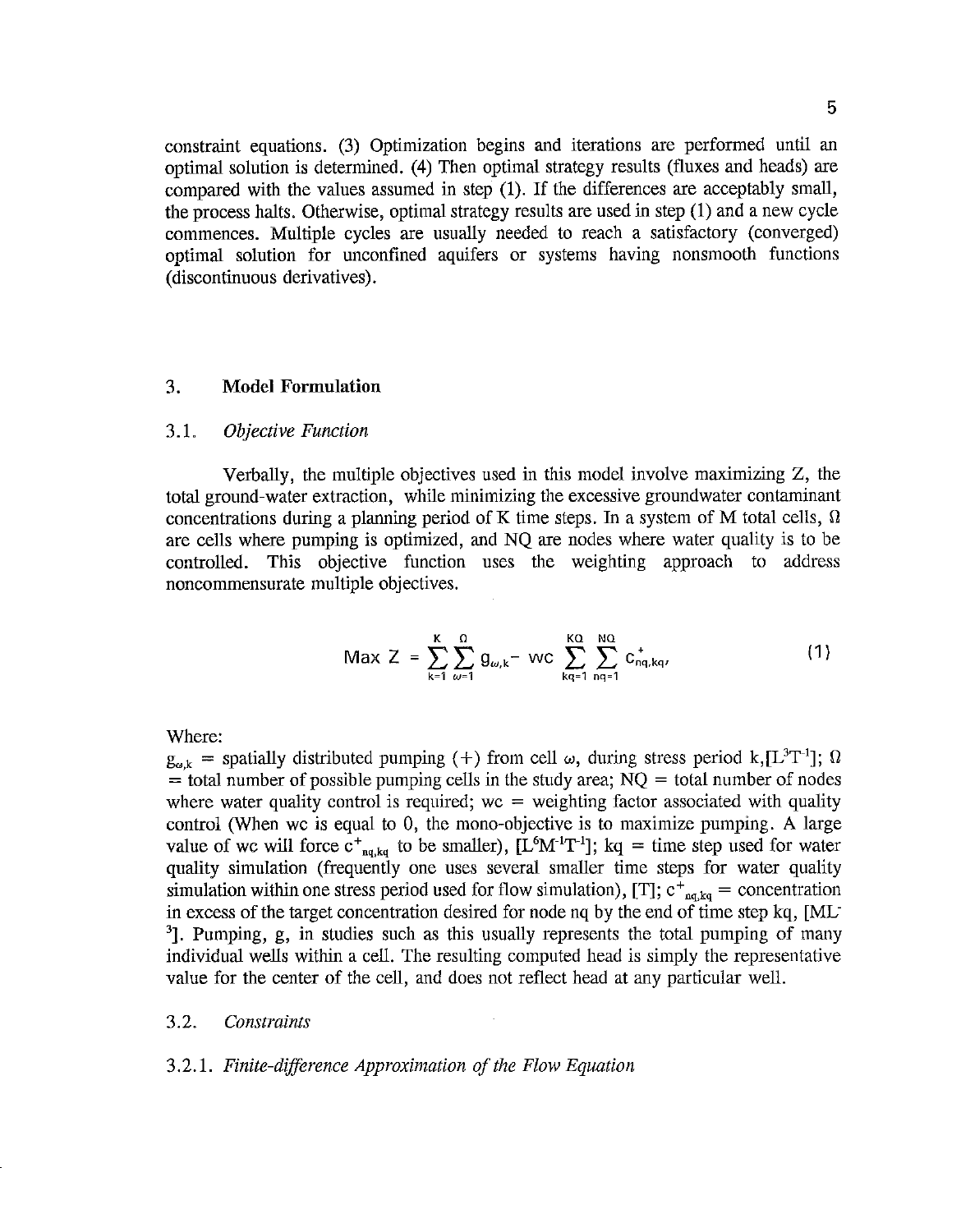The optimization model contains as constraints an implicit quasi 3-D finitedifference approximation of the flow equation. To facilitate model verification and transferability, these constraints follow the block-centered approach of McDonald and Harbaugh  $[1988]$ . For a system of I rows, J columns and L layers, the flow equation can be represented by

$$
f(h, \Delta x_{j}, \Delta y_{j}, \Delta z_{j}, T) = \frac{S_{j,j,l} \Delta x_{j} \Delta y_{j}}{\Delta t_{k}} (h_{\overline{o},k} - h_{\overline{o},k-1}) + q_{\overline{o},k}^{b} + q_{\overline{o},k}^{c} \qquad (2)
$$
  
+  $q_{\overline{o},k}^{s} + q_{\overline{o},k}^{c} + q_{\overline{o},k}^{p} \qquad \text{for } \overline{o} \in M, k \in K$ 

Where  $\bar{o}$  is the number of a particular cell  $(i,j,l)$  located in row i, column j and layer  $l_i T_{i,i,l}$  = transmissivity for cell (i,j,l), [L<sup>2</sup>T<sup>-1</sup>];  $h_{i,i,l,k}$  = potentiometric head for cell i,j,l, at the end of time step k,  $[L]; S_{i,j,l}$  = storage coefficient or specific yield for cell i,j,l;  $\Delta x_i$ ,  $\Delta y_i$ ,  $\Delta z_i$  = cell size in x, y and z directions, of cell  $\bar{\sigma}$ , [L];  $\Delta t_k$  = duration of time step k, [T];  $h_{\bar{o},k}$  = average potentiometric head in cell  $\bar{o}$  at end of stress period k, [L];  $q_{\bar{o},k}$ = known flow across the boundaries of the study area (i.e., bedrock recharge that is not a function of head,  $[L^3T^{-1}]$ ;  $q_{\delta,k} = g_{\delta,k} + q_{\delta,k}^d + q_{\delta,k}^d + q_{\delta,k}^d$ ,  $q_{\delta,k}^d =$  distributed discharge from  $(+)$  or recharge to  $(-)$  the aquifer in cell  $\bar{o}$  in stress period k, that is a function of ground water or surface water management,  $[L^{3}T^{1}]$ ;  $q_{\bar{o},k}^{t} =$  distributed evapotranspiration  $(+)$  or recharge by accretion  $(-)$  to the aquifer in cell  $\bar{o}$  and time step k,  $[L^{3}T^{-1}]$ ;  $q_{\bar{o},k}^{2} =$  lateral flow across a boundary (which depends on the boundary's fixed head and adjacent heads),  $[L^{3}T^{-1}]$ ;  $q_{\bar{o},k}^{s} =$  flow between the aquifer and streams,  $[L^{3}T^{-1}]$ ;  $q_{\bar{a},k}^d$  = flow from the aquifer to drains (+), [L<sup>3</sup>T<sup>-1</sup>];  $q_{\bar{a},k}^e$  = saturated flow between the aquifer and general head boundary cells,  $[L^{3}T^{1}]$ ;  $q_{\bar{p}_{ak}} =$  reduction in vertical flow between cells in layer 1 and the lower layer  $1+1$  due to drop in head below the top of layer 1+1, [L<sup>3</sup>T<sup>-1</sup>]; and f(h, $\Delta x_j$ , $\Delta y_j$ , $\Delta z_j$ ,T) is the finite-difference form of the unsteady state quasi 3-D flow equation as well described by McDonald and Harbaugh [1988].

## 3.2.2. *The 2-D Galerkin-finite-element Approximation of the Unsteady State Solute Transport*

The basic form of the finite element transport equation embedded as constraints in the optimization model is similar to that outlined by Huyakorn [1986] for simulation, except that the consistent formulation is used instead of the lumped form when approximating the time dependant term in the transport equation (Voss, [1984]).

The nonlinear formulation of the transport equation is:

$$
A_{nm} + \frac{D_{nm}}{\Delta t_{kq}} C_{m,kq+1} = \frac{D_{nm}}{\Delta t_{kq}} C_{m,kq} + B_n
$$
 (3)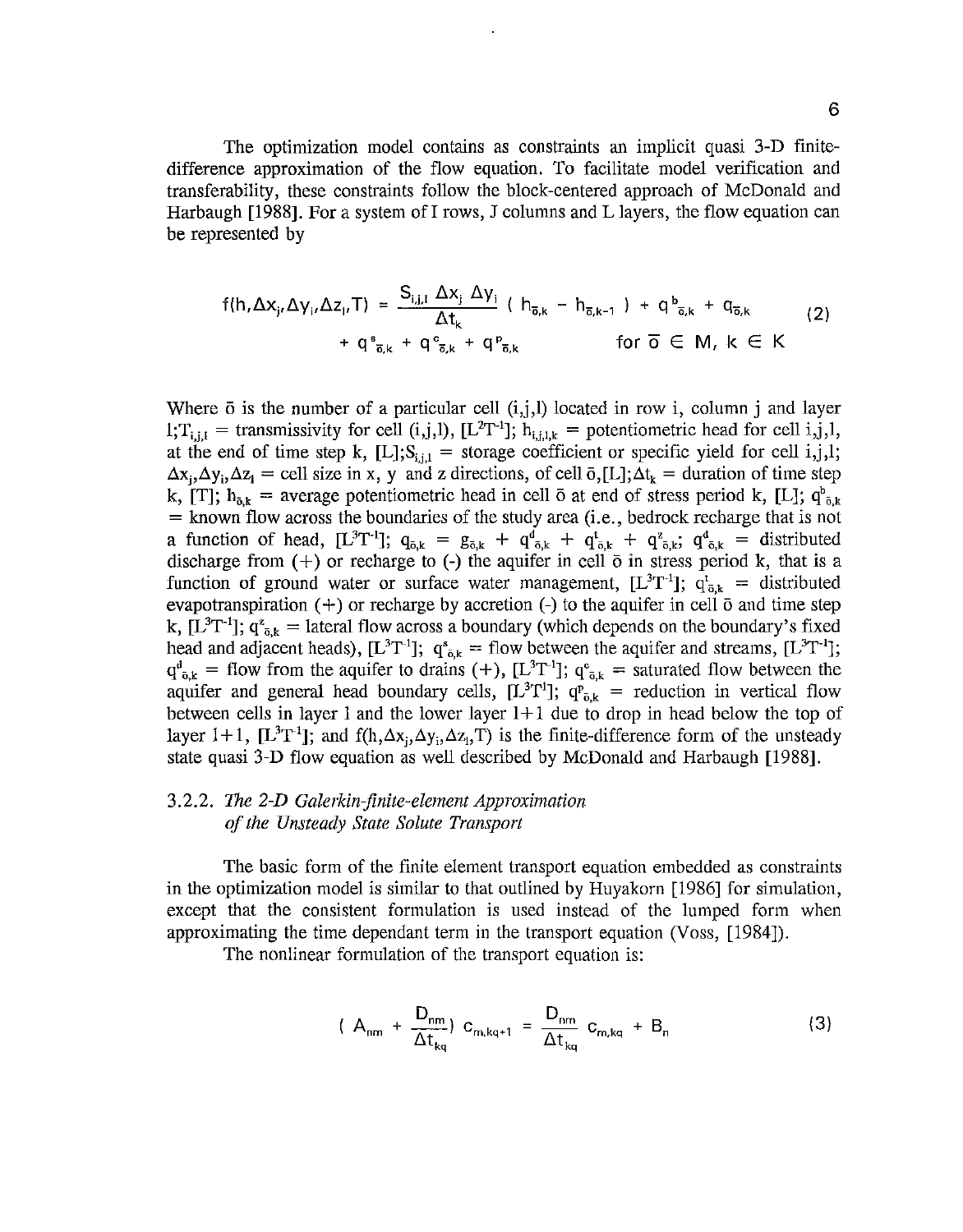#### Where:

n and  $m =$  designators identifying individual nodes from among the N total finiteelement nodes where concentrations are to be computed;  $e = a$  designator identifying one of the total of E elements;  $\Delta t_{k_0}$  = duration of the time step kq, a fraction of  $\Delta t_k$ . This allows smaller time steps for the transport, [T]; w(e) and  $l(e) =$  the width and length of the rectangular element e, [L];

$$
A_{nm} = \sum_{e=1}^{E} ^e \frac{W(e)}{I(e)} [A_D^{xx}]^e + ^e \frac{I(e)}{W(e)} [A_D^{yy}]^e
$$
  
+  $^e [A_D^{xy}]^e + ^e \frac{W(e)}{2} [E_V^x]^e$   
+  $^e \frac{I(e)}{2} [E_V^y]^e - \frac{W(e)}{\epsilon b} \frac{L(e)W(e)}{36} [A_s]^{e}$ ; (4)

 $D_{nm} = [A_t]^e$ , n and m  $\in$  element e;

 $\langle V_x \rangle^c$ ,  $\langle V_y \rangle^c$ ,  $\langle D_{xx} \rangle^c$ ,  $\langle D_{yy} \rangle^c$ ,  $\langle D_{xy} \rangle^c$ ,  $[A_D^*]^c$ ,  $[B_y^*]^c$ ,  $[A_A]^c$ ,  $[A_s]^c$ , and  $B_a$  are as well described by Huyakorn [1986].

In equation (3) the product of velocity, source or sink terms, and dispersivities constitute nonlinearities in the transport equation, since they are functions of initially unknown pumping and heads and are part of the solution.

Within the optimization model, it is desirable to have a linear means of expressing the transport process, even if pumping and flow fields are initially unknown. Here, this is done by separating the advection and dispersion processes and treating them as described below.

To linearly describe advective transport, the products of velocity, source or sink terms and concentrations in equation (4) are replaced by the following.

$$
V c = V_p c + V c_p - V_p c_p
$$
  
\n
$$
Q c = Q_p c + V c_p - Q_p c_p
$$
\n(5)

where  $V_p$ ,  $Q_p$  and  $c_p$  are respectively the velocity[LT<sup>-1</sup>], source or sink term [1<sup>3</sup>T<sup>-1</sup>], and concentration  $[ML^{-3}]$ , from the previous cycle. Since values from a previous cycle are known in a subsequent cycle, each term in (5) has only one unknown and the equation is linear. This procedure reduced the nonlinearity that could otherwise make solution difficult.

 $\sim$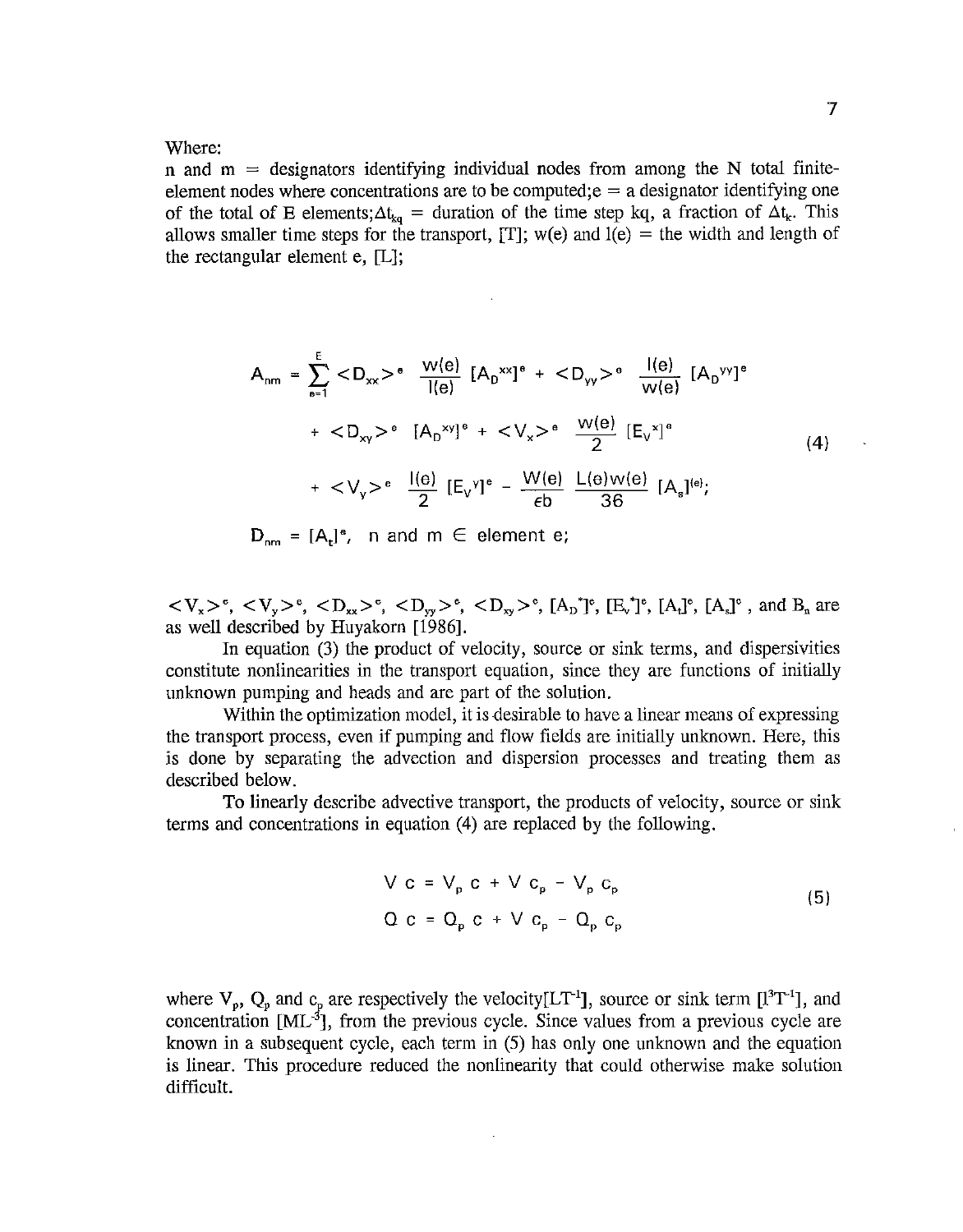Similarly, dispersivities are computed using known velocities from the previous cycle. Using equation (5) while cycling (which could be termed cyclical linear differencing), and using known velocities for dispersion greatly speed the process of converging to optimal solutions.

#### 3.2.3. *Over and Under Achievement Values for Concentrations*

This constraint is intended to describe the computed concentration at a node with respect to a known reference concentration (target concentration).

$$
C_{nq,kq} = C_{nq,kq}^{target} + C_{nq,kq}^{+} - C_{nq,kq}^{-}
$$
  
\n
$$
C_{nq,kq}^{target}, C_{nq,kq}^{-}, C_{nq,kq}^{+} \ge 0
$$
  
\n(6)

where  $c^{target}_{nq, kq}$  = target concentration at node nq by the end of time step kq, [ML<sup>-3</sup>];  $c^{+}_{nq, kq}$  = amount by which the concentration simulated for node nq by the end of time step kq is exceeds the target concentration,  $[ML^{-3}]$ ;  $c_{nq, kq}$  = amount by which the optimal concentration is below the target concentration in node nq by the end of time step kq, [ML<sup>-3</sup>]. Only one of the two achievement concentrations for a cell,  $c^+$  and  $c$ , will be nonzero at the same time.

#### 3.2.4. *Expressions Describing Evapotranspiration*

It is necessary to describe groundwater losses to the atmosphere resulting from evaporation and transpiration. The losses are functions of water table proximity to the ground surface (among other factors). Evapotranspiration can become significant in agricultural settings where irrigation and drainage are concerns. These are the same settings where the embedding model has been used the most for sustained groundwater yield planning (locations where most cells contain pumping as a decision variable).

Here and in sections 3.2.5-3.2.9, piecewise linear expressions used by USUEM are presented (these are similar to expressions in MODFLOW). Equivalent nonlinear equations are also shown. To facilitate solution, USUEM contains and uses both piecewise linear and the nonlinear expressions embedded as constraints, but not at simultaneously.

For clarity, the piecewise expressions are presented first. A piecewise constraint consists of more than one linear equation, each applicable within a certain range of values of water table elevation. Because of the abrupt transitions between linear segments, the total constraint equations are considered nonsmooth and their derivatives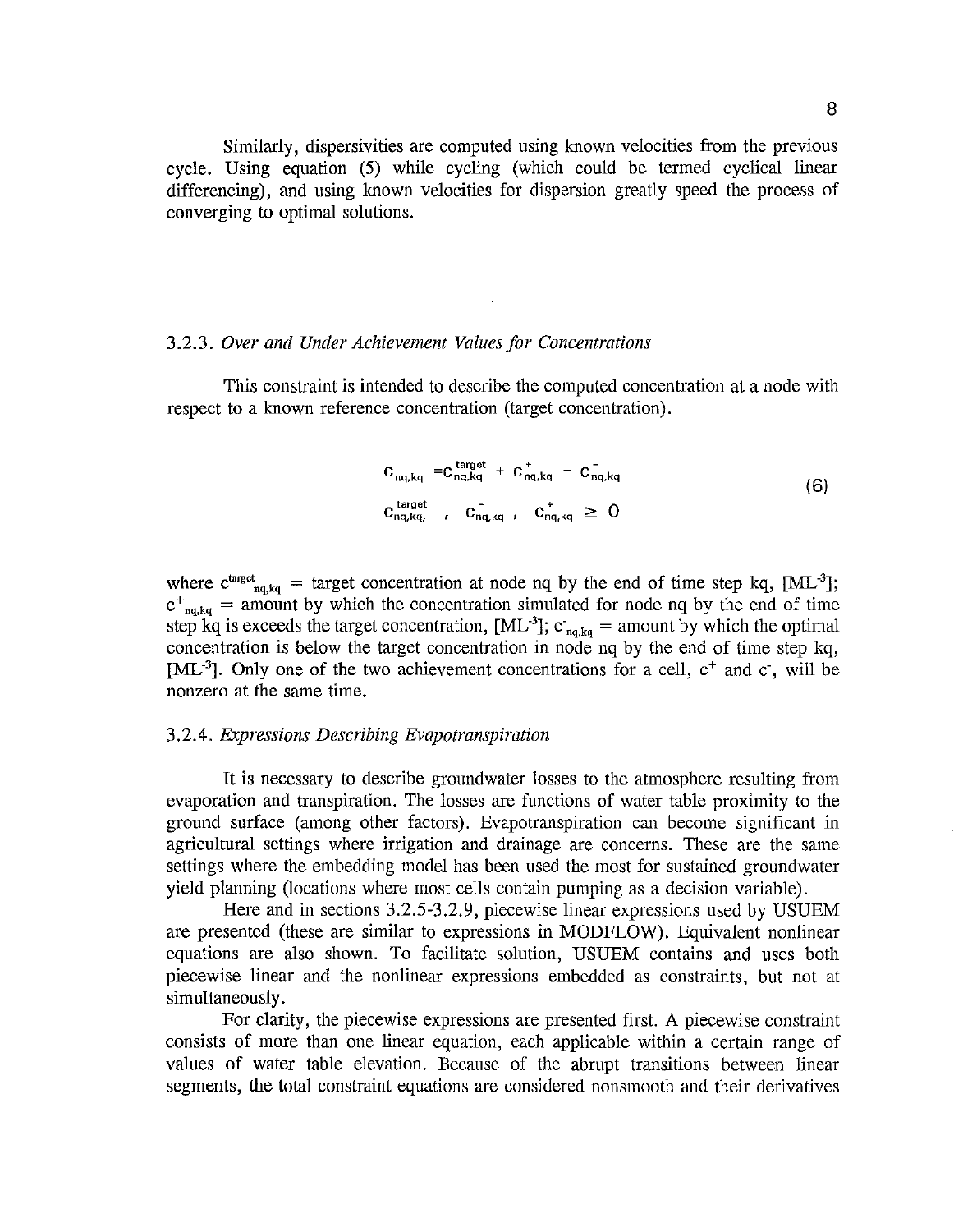are discontinuous.

In the piecewise evapotranspiration constraint below, three expressions are used to describe evapotranspiration response to water table head. A difficulty with using those constraints directly lies in the need to decide, before optimization, which linear segment to apply for each cell. Usually, one would pick the segment appropriate for the optimal head computed for that cell in the previous cycle. Unfortunately, segment preselection can cause fluxes and heads to change, causing the selected segment to differ from cycle to cycle. This flip-flopping can make convergence difficult. An alternative is to use the nonlinear form of the constraint. It is for this purpose that we developed the nonlinear representations of the piecewise constraints shown in this and subsequent sections.

- Piecewise linear evapotranspiration constraint:

$$
q^{t}_{\overline{o},k} = E_{\overline{o}} \Delta x_{j} \Delta y_{i} \qquad \text{for} \quad h s_{\overline{o}} < h_{\overline{o},k}
$$
\n
$$
q^{t}_{\overline{o},k} = E_{\overline{o}} \Delta x_{j} \Delta y_{i} \frac{(h_{\overline{o},k} - (h s_{\overline{o}} - ds_{\overline{o}}))}{ds_{\overline{o}}} \qquad \text{for} \quad h s_{\overline{o}} - ds_{\overline{o}} < h_{\overline{o},k} \le h s_{\overline{o}} \quad (7)
$$
\n
$$
q^{t}_{\overline{o},k} = 0 \qquad \text{for} \quad h_{\overline{o},k} \le h s_{\overline{o}} - ds_{\overline{o}}
$$

- Nonlinear evapotranspiration constraint.

$$
q_{\overline{o},k}^{t} = \frac{E_{\overline{o}} \Delta x_j \Delta y_i}{ds_{\overline{o}}} (\min(h_{S_{\overline{o}}}, h_{\overline{o},k}) - \min(h_{S_{\overline{o}}} - ds_{\overline{o}}, h_{\overline{o},k})) \qquad (8)
$$

Where  $E_{\delta}$  = potential evapotranspiration in cell  $\bar{\sigma}$ , [L]; hs<sub> $\bar{\delta}$ </sub> = potentiometric surface elevation below which the evapotranspiration rate begins to decrease, [L];  $ds_0 =$ extinction depth in cell  $\bar{o}$  (depth below hs<sub> $\bar{o}$ </sub> at which there is no evapotranspiration), [L], and  $min(r, s)$  is a function which equals the lesser numerical value of the expressions r and s.

In  $(8)$ , the min(r,s) indicates that the model will, while performing the optimization, simultaneously select the smaller of r and s for use. It will do this even though the r and s expressions might both contain decision variables being optimized.

To illustrate interpretation of the min(m,n) function, first assume the case if  $h_{\bar{p}k}$ is less than (hs<sub> $\delta$ </sub>- ds<sub> $\delta$ </sub>). (Obviously h<sub> $\delta_{\kappa}$ </sub> is also less than hs<sub> $\delta$ </sub>.) The model will compute the portion of (8) in parentheses as  $h_{\bar{o},k}$  -  $h_{\bar{o},k}$ , or zero. Thus, the entire right hand side (RHS) will be zero. In other words, if the water table is low enough, evapotranspiration is zero.

If  $h_{\delta,k}$  is greater than  $hs_{\delta}$  and  $(hs_{\delta} - ds_{\delta})$ , the part of the RHS in parentheses will equal ds<sub> $\bar{o}$ </sub>. Evapotranspiration loss will equal  $E_6$  times the cell area. Similarly, if its search for an optimal solution, the optimization model is changing  $h_{\bar{o},k}$  from hs<sub> $\bar{o}$ </sub> and (hs<sub> $\bar{o}$ </sub>)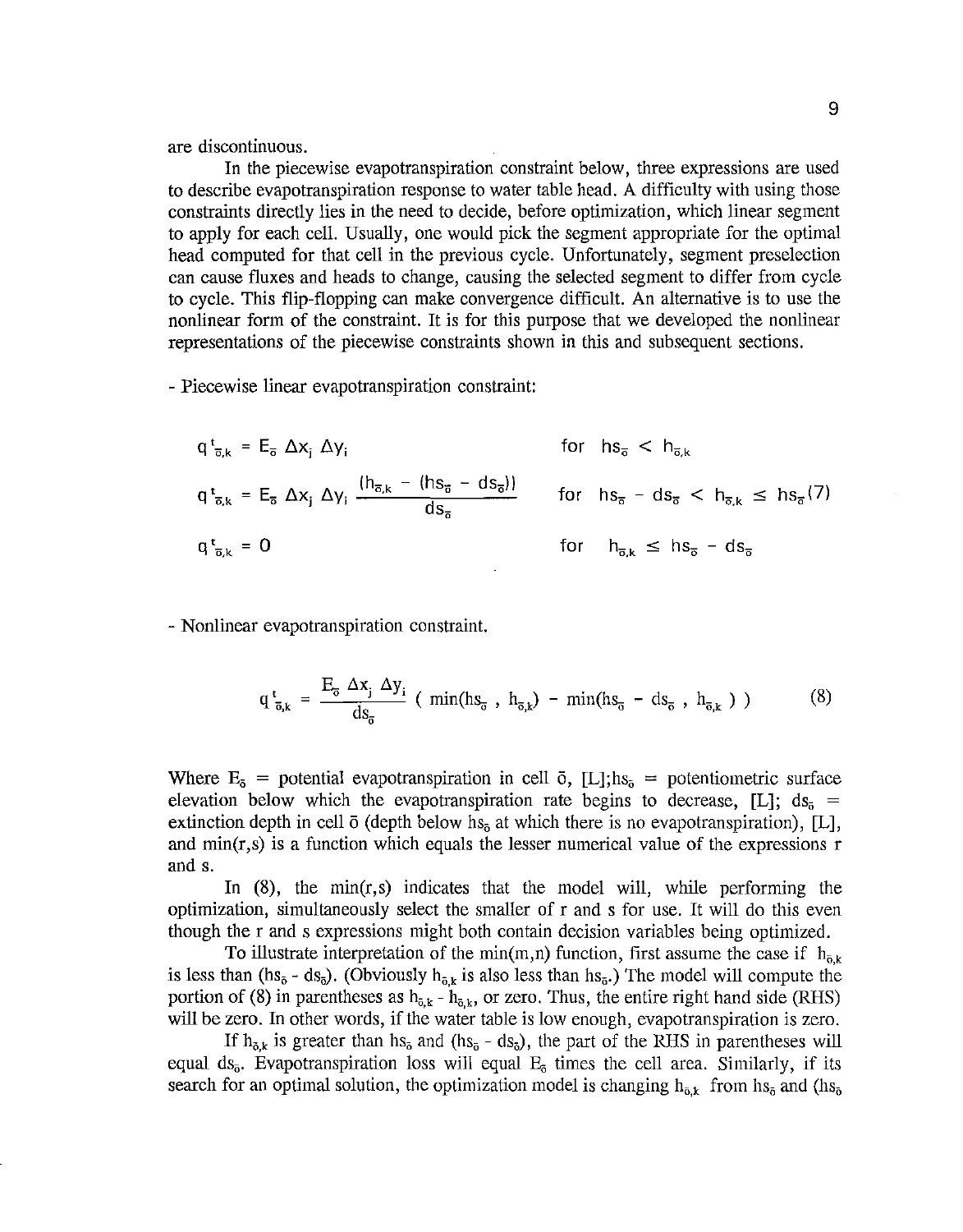$-$  ds<sub> $\delta$ </sub>). Et flux is changing linearly from a maximum rate to zero.

In essence, the min( $r,s$ ) function gives the model the ability to simultaneously determine variable values, while selecting appropriate equations for computing fluxes which are influenced by those variables. Without this ability in the optimization model, one would have to preselect which part of (7) to use. That preselection would affect the optimization process and might not even be correct for the resulting optimal solution. For example, one might assume that the water table will be low enough in one cell, due to pumping, that there will be no Et. If model constraints, such as a limit on acceptable drawdown at some other cell, prevents the water table from dropping in the first cell, Et should be computed. However, preselection of the wrong part of (7) will prevent the model from knowing that.

The nonlinear constraints described here and below are important for model performance because the potential errors caused by equation preselection can be significant in some situations. Such errors can result with other fluxes in addition to Et, for example, stream-aquifer interflow and flow from drains (surface or subsurface drainage systems). These three fluxes can account for half or more of the discharge from some systems.

## 3.2.5. *Expressions Describing the Stream-aquifer Intojlow*

Stream-aquifer interflow is a complicated process. Many current publications still explore the interaction between aquifer and streams under different circumstances. In this paper, river stage is assumed constant during a stress period. This is a common assumption, especially in cases characterized by small variations in river stage (McDonald and Harbaugh, [1984]). A formulation was developed for cases where stage variation is considered . However it was not used due to the unavailability of stage/discharge data. Two different linear expressions can be applied, depending on the relation between the elevations of the aquifer water table and the bottom of the stream.

- Piecewise linear stream-aquifer interflow constraint:

$$
q_{\overline{o},k}^{s} = \Gamma_{\overline{o}} \left( h_{\overline{o},k} - \sigma_{\overline{o},k} \right) \qquad \text{for } h_{\overline{o},k} \geq B_{\overline{o}} \qquad (9)
$$
\n
$$
q_{\overline{o},k}^{s} = \Gamma_{\overline{o}} \left( B_{\overline{o}} - \sigma_{\overline{o},k} \right) \qquad \text{for } h_{\overline{o},k} < B_{\overline{o}} \qquad (9)
$$

- Nonlinear stream-aquifer interflow constraint:

$$
q_{\overline{6},k}^s = \Gamma_{\overline{0}} \ \ \text{max}(h_{\overline{6},k} - \sigma_{\overline{6},k} \ , \ B_{\overline{0}} - \sigma_{\overline{6},k} \ ) \tag{10}
$$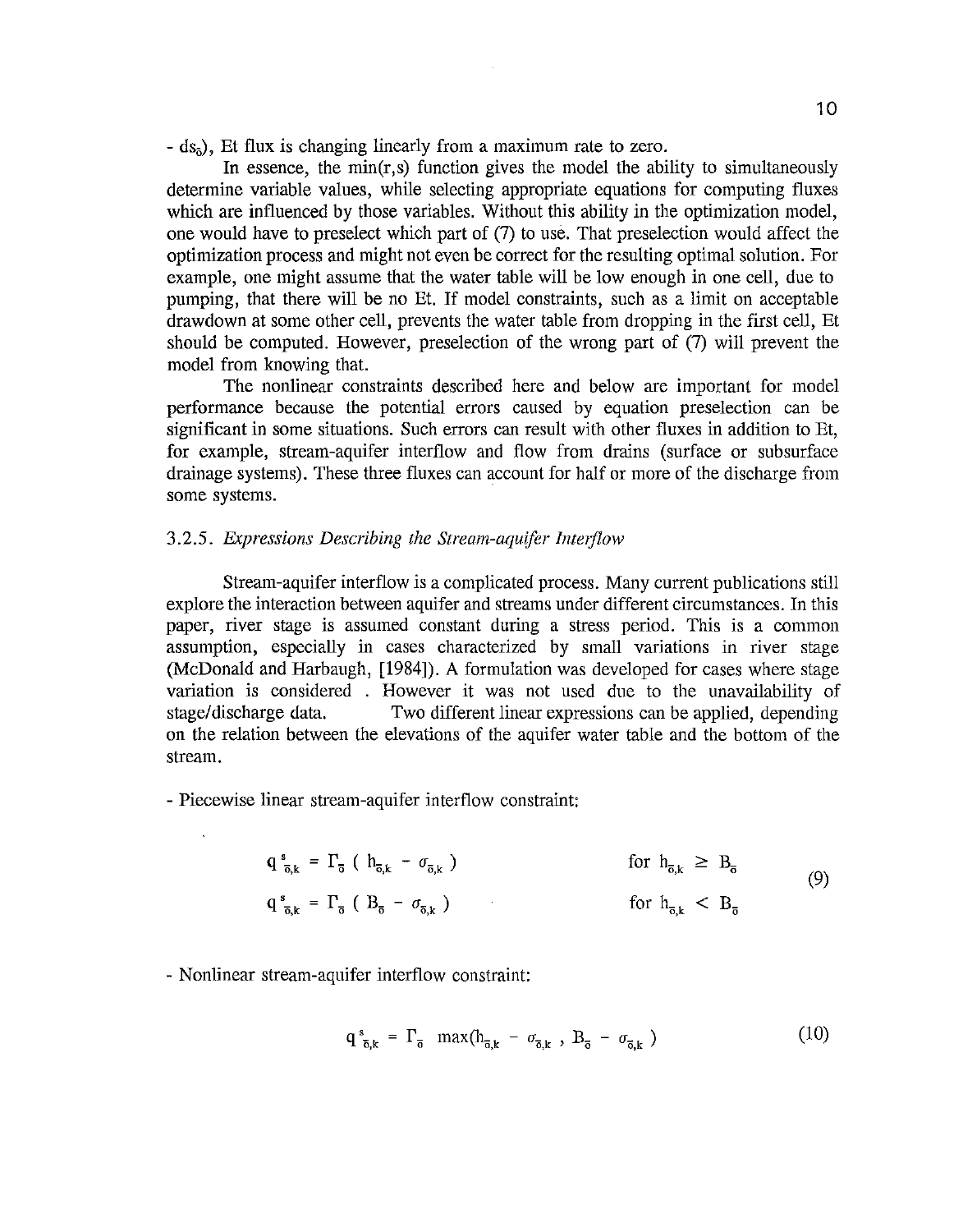where  $\Gamma_{\bar{o}}$  = hydraulic conductance of the stream-aquifer interconnection, (including any clogging layer),  $[L^{2}T^{-1}]$ ;  $\sigma_{\sigma,k}$  = elevation of the free water surface in the river, [L];  $B_{\delta}$  = bottom of the river in cell  $\bar{o}$ , [L]; max(r,s) equals the greater of the numerical values of the expressions for r and s.

Here, the nonlinear expression of max(a,b) performs as follows. If  $h_{\tilde{o},k}$  exceeds  $\sigma_{\tilde{\sigma}k}$ , a will be positive and b will be negative. Interflow will equal a positive discharge from the aquifer to the stream.

If  $h_{\delta,k}$  is below  $\sigma_{\delta,k}$  but above the base of the river, a will be negative but b will be even more negative. Thus the difference between groundwater level and river stage will drive the flow from river to aquifer.

If the groundwater table is below the base of the river, unsaturated flow is assumed. It is proportional to the difference between river stage and base elevations.

#### 3. 2. 6. *Expression Describing the General-Head Boundmy*

This constraint is similar to the one describing stream-aquifer interflow. It is applied to cases where saturated flow is considered to be always present.

$$
q^{c}_{\bar{\sigma},k} = \Gamma_{\bar{\sigma}} \left( h_{\bar{\sigma},k} - h c_{\bar{\sigma},k} \right) \tag{11}
$$

Where  $hc_{\bar{a},k}$  = known potentiometric head for the general-head boundary in cell  $\bar{o},[L]$ .

#### 3.2.7. Constraint on Stream-aquifer Interflow for Each Reach

These bounds are used to limit or assure a certain stream-aquifer interflow. They are used to keep the model from inducing (computing) flows which are either managerially unacceptable or umealistic.

$$
R^{L}_{\kappa,k} \leq \sum_{\overline{o}=1}^{N\kappa} (q^{s}_{\overline{o},k}) \leq R^{U}_{\kappa,k} \tag{12}
$$

Where  $\kappa$  = identifier for a particular reach number; N $\kappa$  = number of cells in reach  $\kappa$ ;  $R_{\kappa,k}^L, R_{\kappa,k}^U =$  lower and upper bounds on stream-aquifer interflow for reach  $\kappa$ , during stress period k,  $[L^{3}T^{-1}]$ .

#### 3.2.8. *Expressions Describing Flow Reduction*

This constraint is used for situations in which a portion of a confined aquifer may become unconfined and unsaturated. This frequently occurs when pumping causes the piezometric surface to drop below the top of an aquifer layer.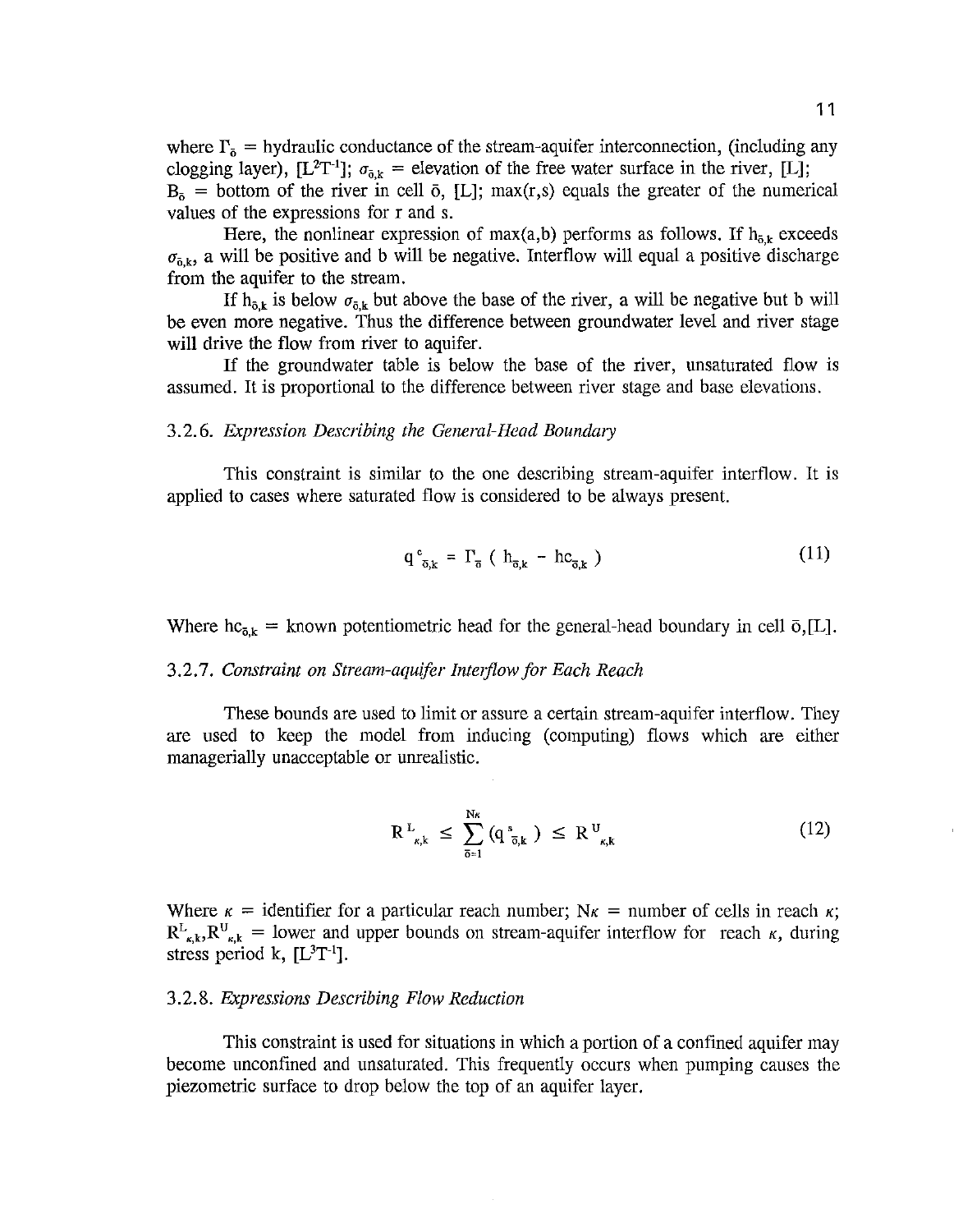- Piecewise linear flow-reduction constraint:

$$
q^{p}_{\vec{o},k} = cv_{i,j,l} (h_{i,j,l+1,k} - Top_{i,j,l+1}) \nfor h_{i,j,l+1,k} \le Top_{i,j,l+1}
$$
\n
$$
q^{p}_{\vec{o},k} = 0 \nfor h_{i,j,l+1,k} > Top_{i,j,l+1}
$$
\n
$$
cv_{i,j,l} = \frac{\Delta z_{i+1}}{2 \Delta z_{i+1}} + \frac{\Delta z_{i}}{2 \Delta z_{i,j,l}}
$$
\n(13)

 $\mathcal{L}$ 

- Nonlinear flow reduction constraint:

$$
q_{o,k}^{p} = cv_{i,j,l} \min( h_{i,j,l+1,k} - Top_{i,j,l+1} , 0)
$$
 (14)

where  $cv_{i,j,1}$  = vertical conductance  $[L^2T^{-1}]$ ; Top<sub>i,j,1+1</sub> = top of aquifer layer 1+1 in  $cell i, j, l+1, [L].$ 

## 3.2.9. *Expressions Describing Drain-aquifer Interflow*

This constraint is intended to simulate drains that remove water at a rate proportional to the difference between the head in the aquifer and the head in the drain. If the water table is below the base of the drain, groundwater flows to the drain.

- Piecewise linear drain-aquifer interflow constraint:

$$
q^{d}_{\bar{\sigma}_{,k}} = \gamma_{\bar{\sigma}_{,k}} (h_{\bar{\sigma}_{,k}} - d_{\bar{\sigma}})
$$
 for  $h_{\bar{\sigma}_{,k}} \geq d_{\bar{\sigma}}$   
\nfor  $h_{\bar{\sigma}_{,k}} < d_{\bar{\sigma}}$  (15)  
\nfor  $h_{\bar{\sigma}_{,k}} < d_{\bar{\sigma}}$ 

- Nonlinear drain-aquifer interflow constraint:

$$
q_{\vec{\sigma}_{k}}^{d} = \gamma_{\bar{\sigma}_{k}} \, \max(h_{\bar{\sigma}_{k}} - d_{\bar{\sigma}} \, , \, 0) \tag{16}
$$

where  $\gamma_{\delta,k}$  = hydraulic conductance of drain-aquifer interconnection,  $[L^2T^{-1}], d_{\delta}$  = the drain elevation in cell 6, [L].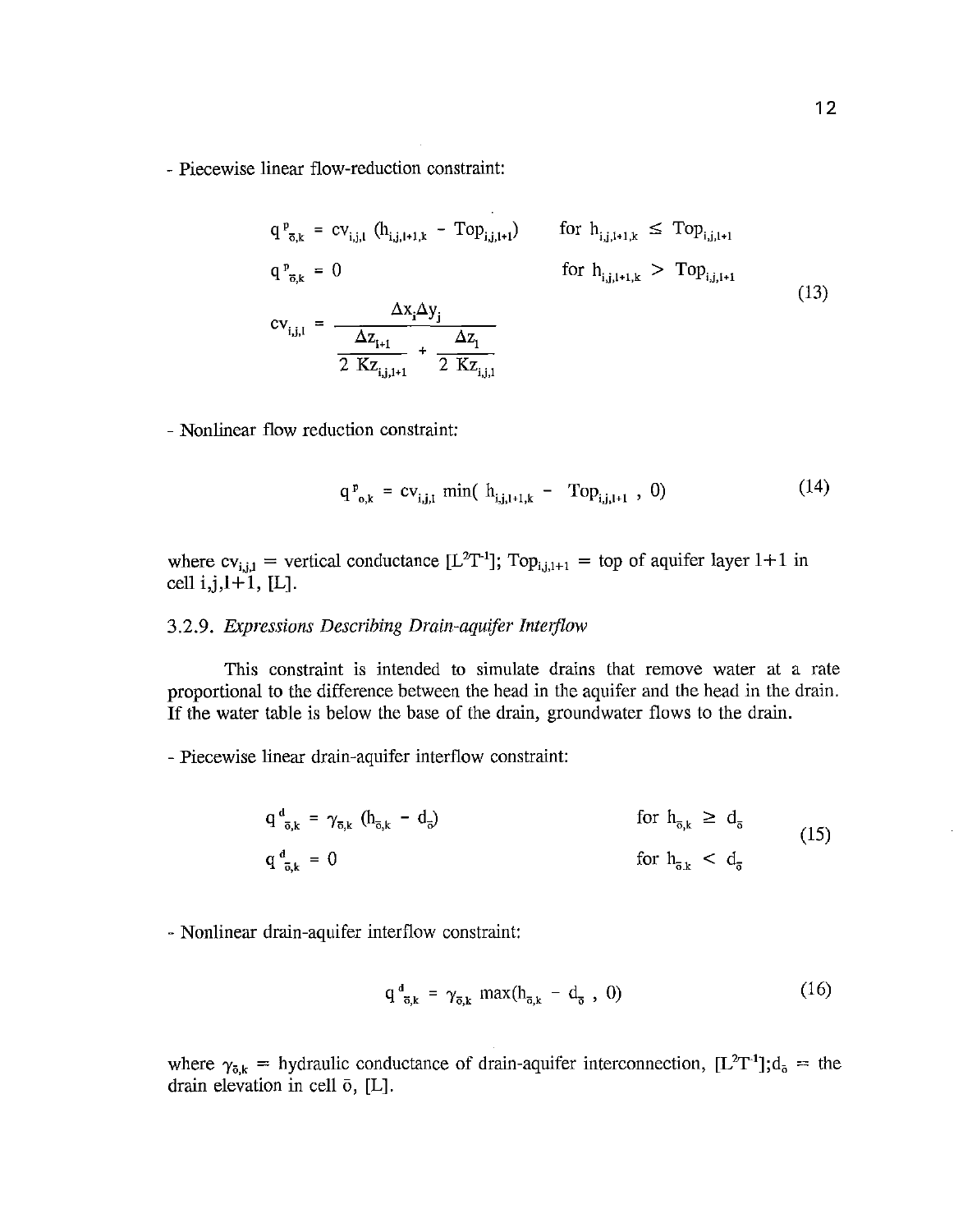#### 3.2.10. *Monotonocity and Sustainability Constraint*

This constraint insures that pumping increases monotonically (i.e., increases or remains the same, but never decreases). It also assures that the computed optimal pumping is sustainable.

$$
g_{\overline{o},k-1} \leq g_{\overline{o},k} \leq g^{ss}_{\overline{o}} \tag{17}
$$

where  $g^{ss}_{\bar{o}} =$  an initially unknown steady groundwater pumping beyond the planning period,  $[L<sup>3</sup>T<sup>-1</sup>]$ . It is determined by the model during optimization using a set of steadystate flow constraints, in addition to the transient flow constraints of equation (2). and Knapp and Fienerman [1985] give a good rationale for the importance of sustained yield groundwater planning.

#### 3.3. *Bounds*

These bounds are intended to enforce natural conditions, legal rights or management goals. They are placed on pumping, heads, and recharge across a single or the entire set of constant head-cells, respectively

$$
g^L_{\overline{a},k} \le g_{\overline{a},k} \le g^U_{\overline{a},k} \tag{18}
$$

$$
h^L_{\overline{o},k} \le h_{\overline{o},k} \le h^U_{\overline{o},k}.\tag{19}
$$

$$
(\mathbf{q}^{\,\mathbf{z}}_{\,\,\overline{\mathbf{o}},k})^{\mathbf{L}}\,\leq\,\mathbf{q}^{\,\mathbf{z}}_{\,\,\overline{\mathbf{o}},k}\,\leq\,(\mathbf{q}^{\,\mathbf{z}}_{\,\,\overline{\mathbf{o}},k})^{\mathbf{U}}\tag{20}
$$

where <sup>L</sup> and <sup>U</sup> denote lower and upper bounds on variables,  $Oc =$  total number of constant head cells on a boundary;  $QC_k^L$  and  $QC_k^U$  = lower and upper bounds on total lateral inflow to (outflow from) the aquifer through constant head cells along a boundary,  $[L^{3}T^{-1}]$ .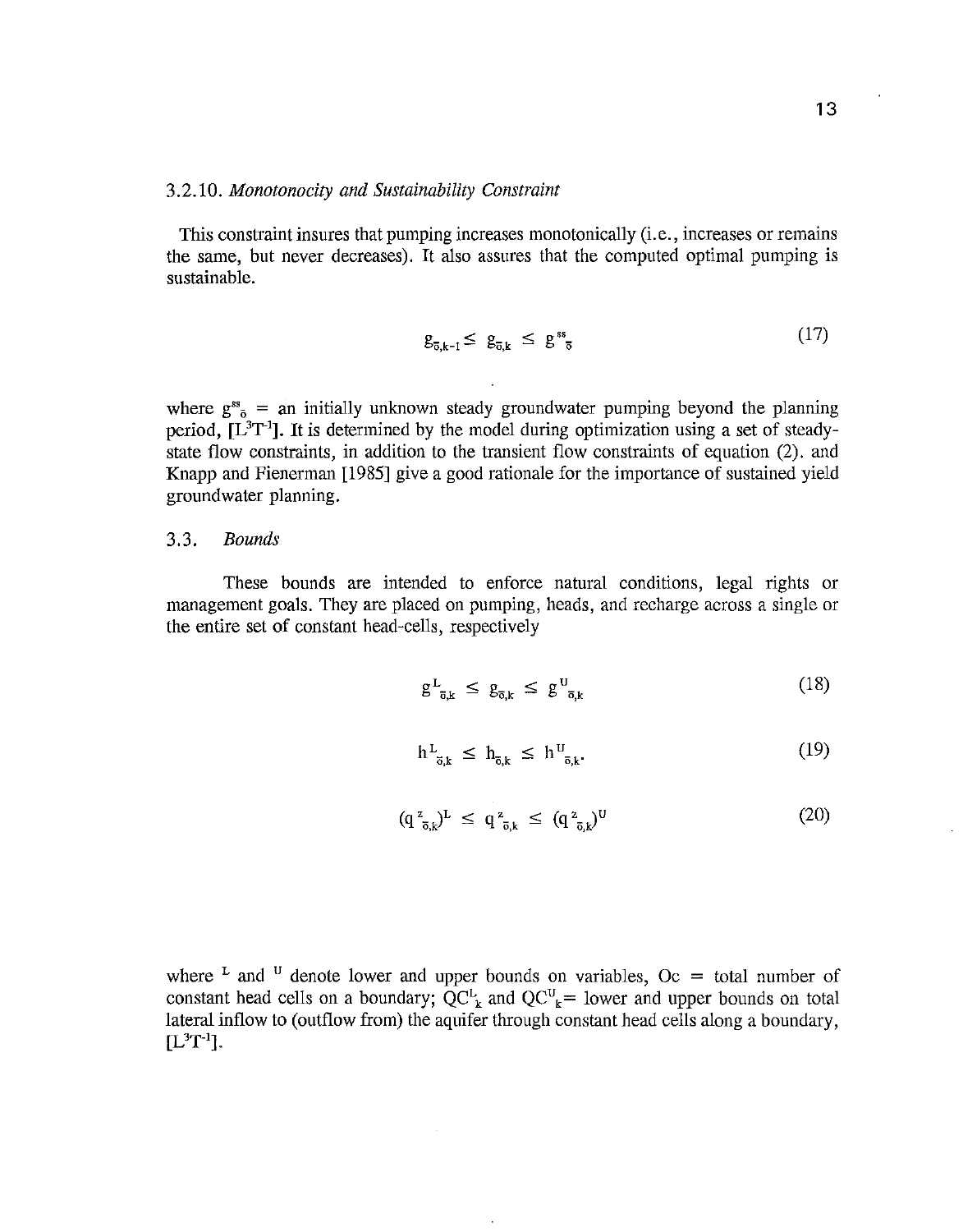## 4. **Solution Using Linear and Nonliriear Model Options**

Above, both linear and nonlinear equations are used to represent processes in a nonlinear system. If only linear constraint equations are used, the resulting model is linear. If nonlinear constraints are used, the model is nonlinear. (Both the linear and nonlinear models are linear in transmissivity and dispersivities. Both assume these values are known (at the beginning of a cycle) for all stress periods, being computed using heads from initial conditions or a previous cycle.) How these two model forms are applied and why both are needed is discussed below.

## 4.1. *Linear Model*

When the linear model is applied to a nonlinear physical system, the model should be solved repeatedly (cycled) until convergence is achieved. Heads from the previous cycle are used to compute transmissivities and dispersivities, and to select the correct linear equations for Et, river-aquifer interflow, flow reduction, general head boundary and drain-aquifer-interflow. Advective transport is depicted linearly using (eq. 5) and the linear cyclical differencing approach described previously.

## 4.2. *Nonlinear Model*

When the nonlinear model is applied to a nonlinear system, Et, stream-aquifer interflow, drain-aquifer interflow, flow reduction, and seepage velocities are all represented by their nonlinear expressions. In the case of an unconfined aquifer, future transmissivity is still treated linearly. Transmissivity is the product of hydraulic conductivity and unknown future saturated thickness. Describing the system exactly would result in a highly nonlinear model that would be difficult to solve. In the model this nonlinearity is dealt with by recomputing transmissivities for all stress periods at the end of each cycle. Heads from the previous cycle are then used to compute transmissivities for the present cycle.

Concerning transport, only dispersivities are computed using velocities from the previous cycle. Advective transport is described nonlinearly, using equations 3 and 4. Cycling is still needed, because transmissivities and dispersivities are computed using heads from the previous cycle. Cycling is terminated when the maximum absolute value of differences in head for two consecutive cycles is less than a predetermined convergence criterion value.

## 5. **USUEM's Integrated Modeling Structure**

An integrated modeling approach was needed to permit efficient computation of optimal strategies for complex nonlinear study areas. Within the solution effort,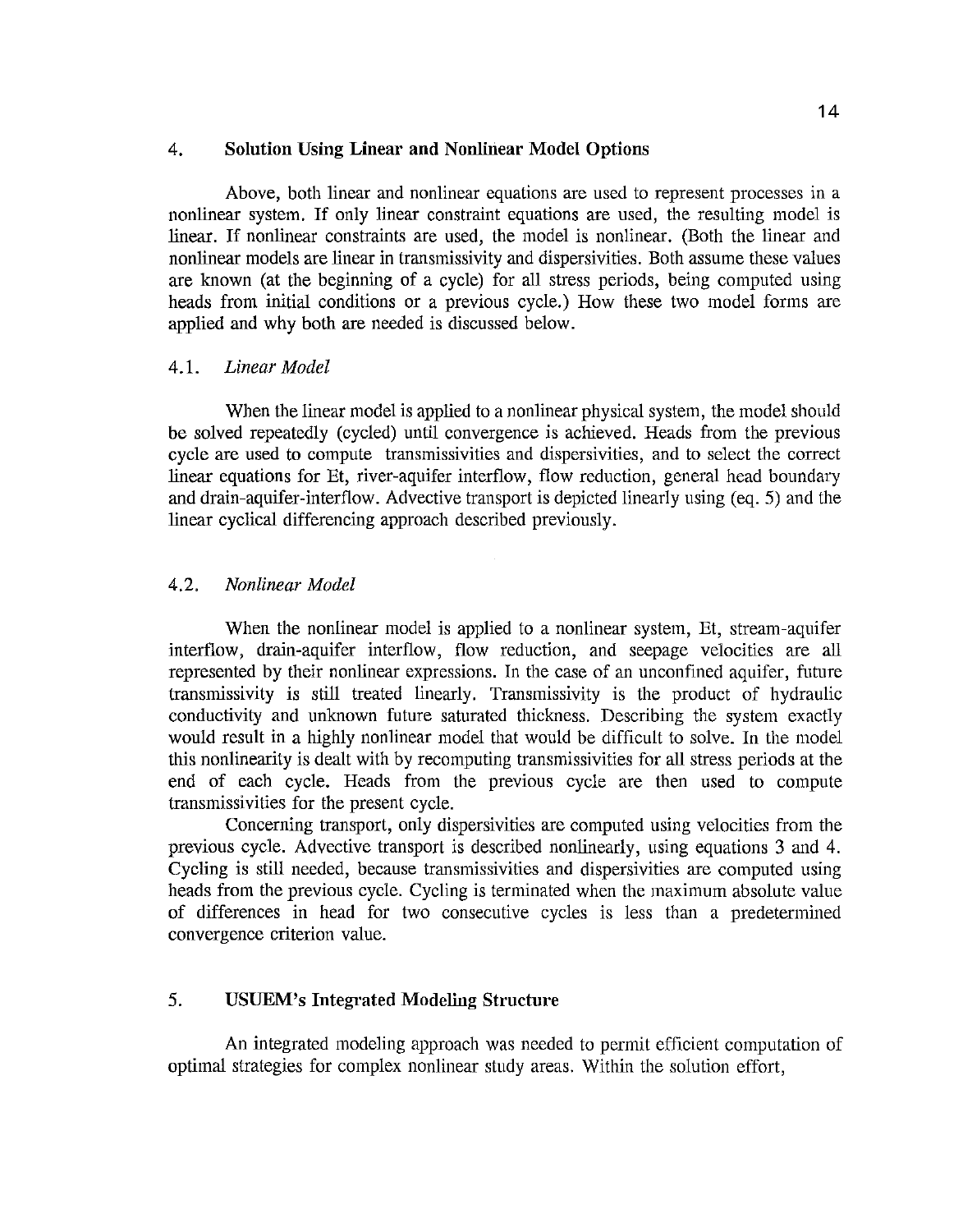sometimes a linear formulation is needed, sometimes the nonlinear version is most suitable. In addition, there are two versions of both the linear and nonlinear models. The ability to expeditiously change from one form or version to the other is important. To achieve that, USUEM is interactive with the user and is modular.

USUEM consists of a series of modules. A module deals with input, output, a special action that should be taken by MINOS solver, or a specific feature of the hydrologic system (Et, stream-aquifer interflow, etc.) being simulated. The modules are designed to be as independent as possible. The modular structure is used to systematically prepare the objective function and all constraints and bounds needed for the optimization model described in section 3. This permits modifying or examining different options without affecting the rest of the model. Other options can be handled easily.

As previously mentioned there are two versions of both the linear and nonlinear model formulations. In the first version, Et, stream-aquifer interflow, general-head boundary condition, flow reduction, and drain-aquifer interflow are included as distinct variables in the flow equation (2). Additional expressions describing these processes exist separately in the model. In this 'partitioned' version, the model is written in a way such that each option is represented by a separate module containing the corresponding linear and nonlinear equations. The option's formulation can be changed in the corresponding module without making any modifications in the flow equation. This option facilitates future modifications and helps prevent mistakes. Also, this type of formulation is more flexible when adding new options. It should be used by new users and for small-scale problems.

The second version is considered a 'combined' version. In the combined version, all external head-dependent fluxes (Et, stream-aquifer interflow etc .. ) are replaced in the flow equation by the equations describing each as a function of head. Therefore, the only unknowns present in the modified flow equation are heads and pumping. No separate modules are called for Et, stream-aquifer interflow, general head boundary, and drains. All the options are represented by their corresponding equations within the expanded flow equation. Et, stream-aquifer interflow, general-head aquifer interflow, etc. are computed by postprocessor after the optimal solution is found.

Both combined and partitioned versions give the same results. The combined version requires fewer variables and fewer equations. It is faster and more suitable for large-scale problems.

## *5* .1. *Integrated Approach Solution Technique*

The flow chart in Fig. 2 summarizes the methodology for computing optimal groundwater pumping strategies. Different modules and the order in which they are called are presented in Fig. 3.

After calling the modules requested by the user and selecting the version that will be used, both LP and the DNLP equations are compiled. Both are then ready for the user to apply as desired. The need for these two formulations is explained later.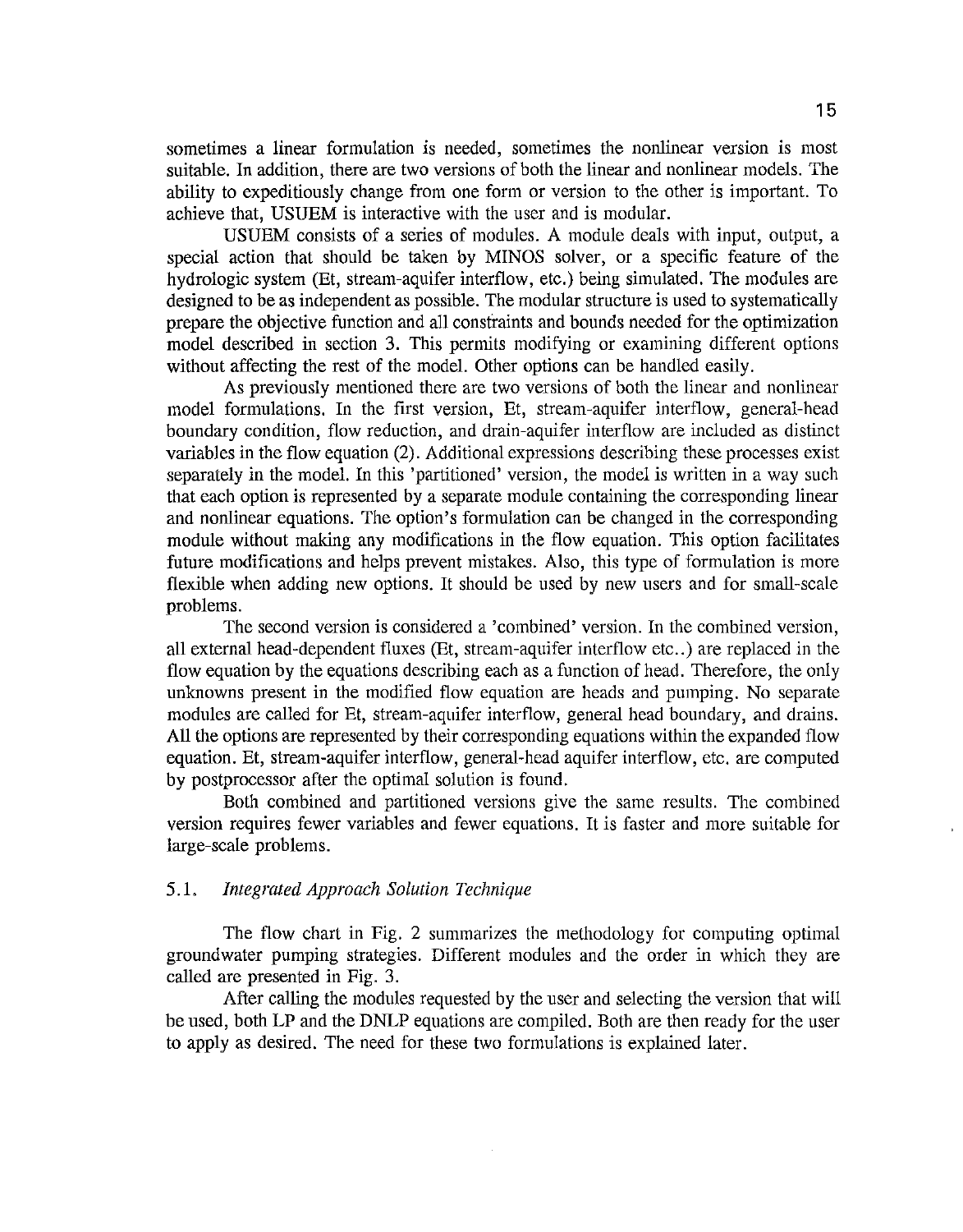## 5.2. *Switching between Linear and Nonlinear options*

USUEM permits the user to apply either the linear or the nonlinear model in any cycle. The ability to switch from one to the other can be useful and necessary if one of the options is experiencing numerical difficulties. The switching ability is an important feature of the integrated embedding modelling approach.

## 5.2.1. *Linear option*

Good reasons for using the linear model to solve groundwater management problems include solution speed and global optimality of solutions. As is well known, a linear model is easier to solve and generally solves more rapidly than a nonlinear model. We obtained essentially the same results from both models. Our comparisons involved several test cases and a range of initial guesses of optimal solutions for both models).

In some situations it is better to use the nonlinear instead of the linear form. In an initial optimization for a complicated physical system, if the initial guess (of the optimal solution) is not close to the optimal solution, a linear solver might declare the problem to be infeasible, even though a solution might exist. This results because in the LP formulation the equations describing Et, river and drain-aquifer interflow, and flow reduction are based on assumed heads. Even if those heads are the result of simulation by a reputable model (i.e., MODFLOW), computational tolerances can cause the redefmed equations to be infeasible. In other words, preselection of linear equation segments excessively limits MINOS' freedom. This restriction can lead to an infeasible solution even though the problem could be optimized if the DNLP option were used.

Using the DNLP formulation can help because in that formulation, Et, river and drain-aquifer interflow and flow reduction are described by equations which are appropriate for the heads and pumping values being optimized. These fluxes are varied and adjusted within the model to get an optimal solution. In this study, some scenarios were run using both formulations. When infeasibilities were obtained using the LP formulation, the DNLP model was successful.

The linear formulation usually results in fewer numerical difficulties than the nonlinear model, once a feasible solution is obtained. In addition, it is easy to obtain convergence and optimality for problems derived by slightly modifying bounds in the original problem.

The LP model is useful for its ability to compute globally optimal solutions. The optimal solution to an linear problem is always globally optimal. However, it is difficult to prove that the optimal solution to a linear surrogate of a nonlinear problem is globally optimal. Similarly, it is not theoretically easy to prove that the solutions computed by DNLP model are globally optimal--especially in the presence of different processes that can be described by concave and convex functions according to parameters that might change from one cycle to another. However, it is possible to get feeling of the global optimality of a nonlinearly optimal solution by running the LP model using results from the nonlinear formulation. Our experience has been that both LP and DNLP models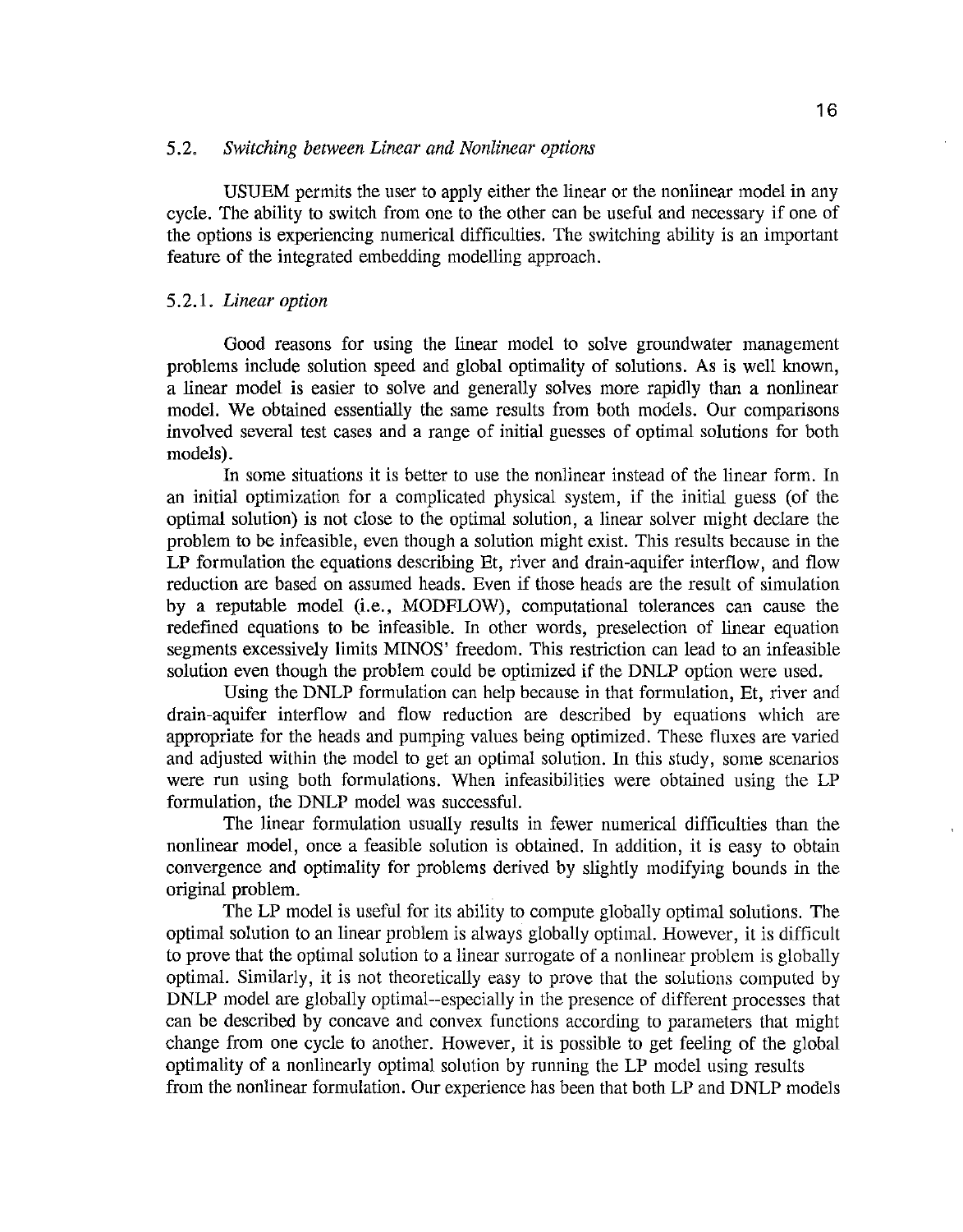developed by USUEM ultimately compute the same optimal strategies. This has involved several test cases and a wide range of different initial guesses (of the optimal strategy) for both models.

## 5.2.2. *Nonlinear option*

The nonlinear formulation better represents field conditions. To address the non smooth constraint equations of Et, river-aquifer interflow, etc., MINOS uses a special DNLP solver. This solver is designed for cases having discontinuous derivatives, in which Min and Max functions are used.

The DNLP model is sometimes better than the LP model for developing feasible solutions at the beginning of a series of optimizations. However, some effort should still be expended in developing good initial guesses of those optimal solutions. The time required for each model to develop an optimal solution is dependent on how good the initial guess is.

Once both LP and DNLP models are successfully computing optimal strategies, the DNLP model requires more CPU time.

## 6. **Numerical Difficulties and Possible Solutions**

Possible difficulties occurring when using the solution procedure are discussed below. They are presented to aid others in applying the embedding method to nonlinear groundwater management problems.

## 6.1. *Solver Declares Problem To Be Infeasible*

Several situations can cause this case:

One case exists if the number of infeasibilities is great (more than *5* infeasibilities for the Salt Lake study area). Model output should be analyzed to see where the infeasibilities are occurring. If the constraints and (or) bounds can be modified without too greatly weakening the model formulation and objective, the bounds on the infeasible variables should be relaxed and the model rerun. If bounds and constraints should not be modified, another initial guess should be tried. If many alternatives are unsuccessfully tried, one might conclude that the problem is infeasible under that formulation. That means that the modeler is trying to force the model to do something that is physically impossible to do.

A second case exists if the number of infeasibilities is small and the number of previous cycles is not great. If the LP solver is being used, switch to the DNLP solver. Usually an optimal solution is then obtained. This results because in the LP formulation the equations describing Et, river and drain-aquifer interflow, and flow reduction are based on previous heads. By that act, model choices are limited somewhat before optimization starts. That restriction can lead to an infeasible solution even though the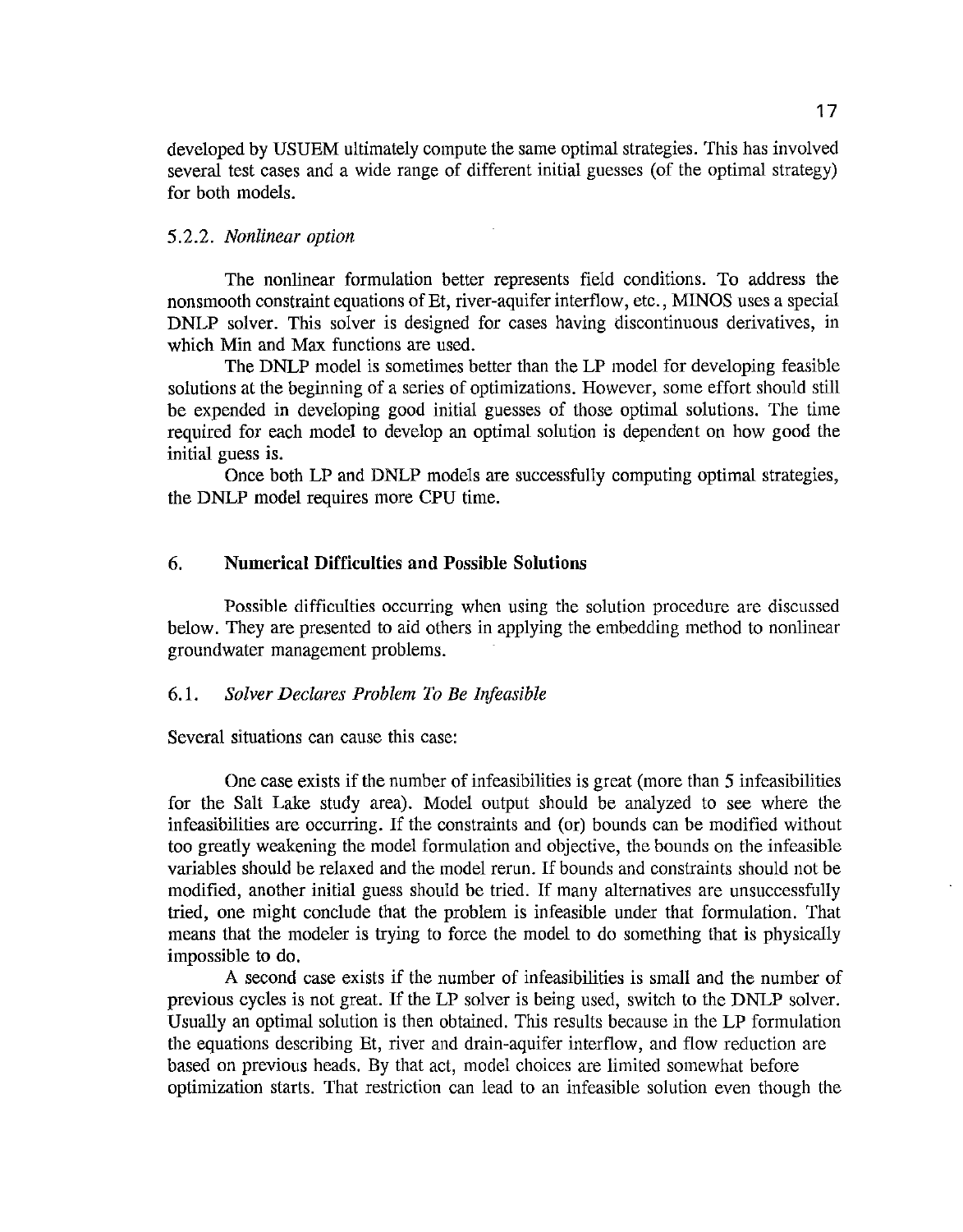problem could be optimized if the DNLP option were used. Changing to a DNLP formulation can help because in that formulation, Et, river and drain-aquifer interflow and flow reduction are implicit or explicit variables and are more realistically determined within the optimization process. They are varied and adjusted within the model to get an optimal solution. In this study, some scenarios were run using both formulations. When the LP formulation yielded infeasibilities, the DNLP form was subsequently successful, even if it required several cycles. Ultimately, using the LP model after the DNLP model would also yield optimal solutions.

## 6.2. *Other Difficulties*

Some of the subsequent problems can be solved quickly. Others are more difficult to solve and require changes in the default MINOS options. Changes can be accomplished by editing a special file **(minosS.opt).** These options involve modifying some of the default parameters in the numerical methods used in MINOS. They are all described in the MINOS manual (Murtagh and Saunders, [1987]). From experience the following tips can help solve some of the problems dealing with embedding groundwater management models.

1. A common MINOS error message for this type of problems is the basis is structurally singular after two factorization attempts. This is usually the result of the numerical singularity in the basis. The option to be tried first is to change the Lu factor tolerance using MINOS options. Usually a value of 1 for both Lu factor tolerance and Lu update tolerance gives satisfactory results. Running the LP formulation instead of the DNLP can also be helpful.

2. Finally, the error message the superbasics limit is too small is used when the problem is more nonlinear than anticipated. From experience, it is recommended that one try the LP formulation.

Other suggestions about MINOS's options can be found in users's guide. It is very important to be familiar with these options and have an idea about the structure of the model (density and sparsity of the Jacobian matrix). Also, a good initial guess is very important. If an initial guess is not provided, MINOS uses zero or the closest bound to zero as an initial guess. It is also important to provide reasonable bounds. They limit the search to the feasible region, and prevent undefined operations. In addition, sometimes a well formulated problem is infeasible only because of errors in input data. Such mistakes can be corrected or avoided if the input listing is checked carefully.

## 7. **Summary and Conclusions**

## 7 .1. Summary

Presented is an integrated methodology for optimizing ground-water yield planning in nonlinear multilayer aquifer systems having dispersed contamination. The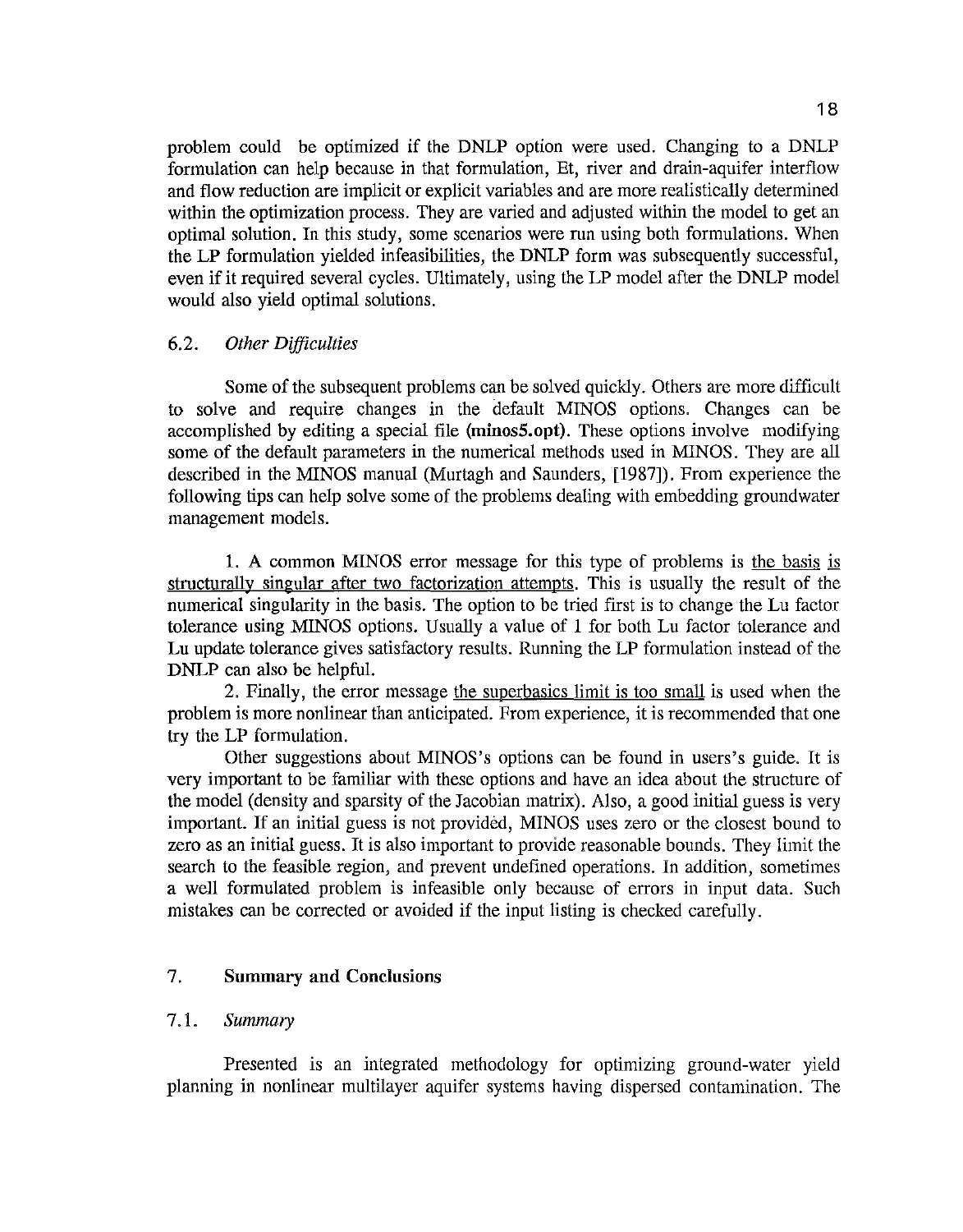methodology utilizes the embedding approach to represent flow and transport within an optimization model. The methodology enhances capabilities to address nonlinear problems and overcomes difficulties previously associated with using the embedding methods. The result is suitable for optimizing large scale reconnaissance level planning.

This methodology is incorporated within the USUEM model, which contains embedded implicit finite difference quasi-three-dimensional unsteady saturated flow equations. These differentiate between the following flow processes: evapotranspiration (Et), stream-aquifer interflow, discharge from wells and drains, recharge, flow reduction due to dewatering of previously confined aquifers, and boundary conditions. USUEM also contains embedded finite element two-dimensional saturated steady and transient transport equations.

To overcome previously reported weaknesses (difficulty in computing feasible solutions, processing time and memory requirements), and to make the method applicable to more complex nonlinear problems, the methodology includes the following. - Both linear and nonlinear models are used to represent the same problem.

- To aid speed of processing, fully linear versions of flow and transport are used. This includes a new development, the cyclical linear differencing method for representing transient advective transport in an optimization model. This method permits optimizing unsteady pumping and transient flow even while contaminated water is being extracted.

- To aid the ability to find feasible solutions, nonlinear versions of flow and transport equations are used (transmissivity and dispersivity are still treated linearly by using the heads and velocities of a previous cycle. This is the first report of computing concentrations using a fully embedded nonlinear finite element advective transport equation for an unknown transient flow field in which contaminated groundwater is being extracted. Also newly reported is the use of discontinuous nonlinear programming to represent flow processes having nonsmooth piecewise functions and discontinuous derivatives (Et, stream-aquifer interflow, flow from drains.)

- To aid assessment of solution global optimality, both linear and nonlinear versions are used and the results are compared with each other. The optimal solution from the nonlinear model can be used as the initial guess for solving the linear model, or vice versa.

To improve the ability to identify feasible solutions or to speed processing, respectively, either a partitioned or a combined form of the flow equation can be used for either the linear or the nonlinear model.

- To aid the ability to find feasible solutions by identifying flow processes causing constraint violations, a version in which flow processes are partitioned into several different equations is used. In addition to the common finite difference equation for saturated flow, this version has separate equations, and variables, defining Et, stream-aquifer interflow, flow reduction and flow from drains.

-To speed processing and reduce computer memory requirements a version using a combined flow equation is used. It has only one flow equation, which includes all ground water flow processes (flow between cells, Et, etc.) and has only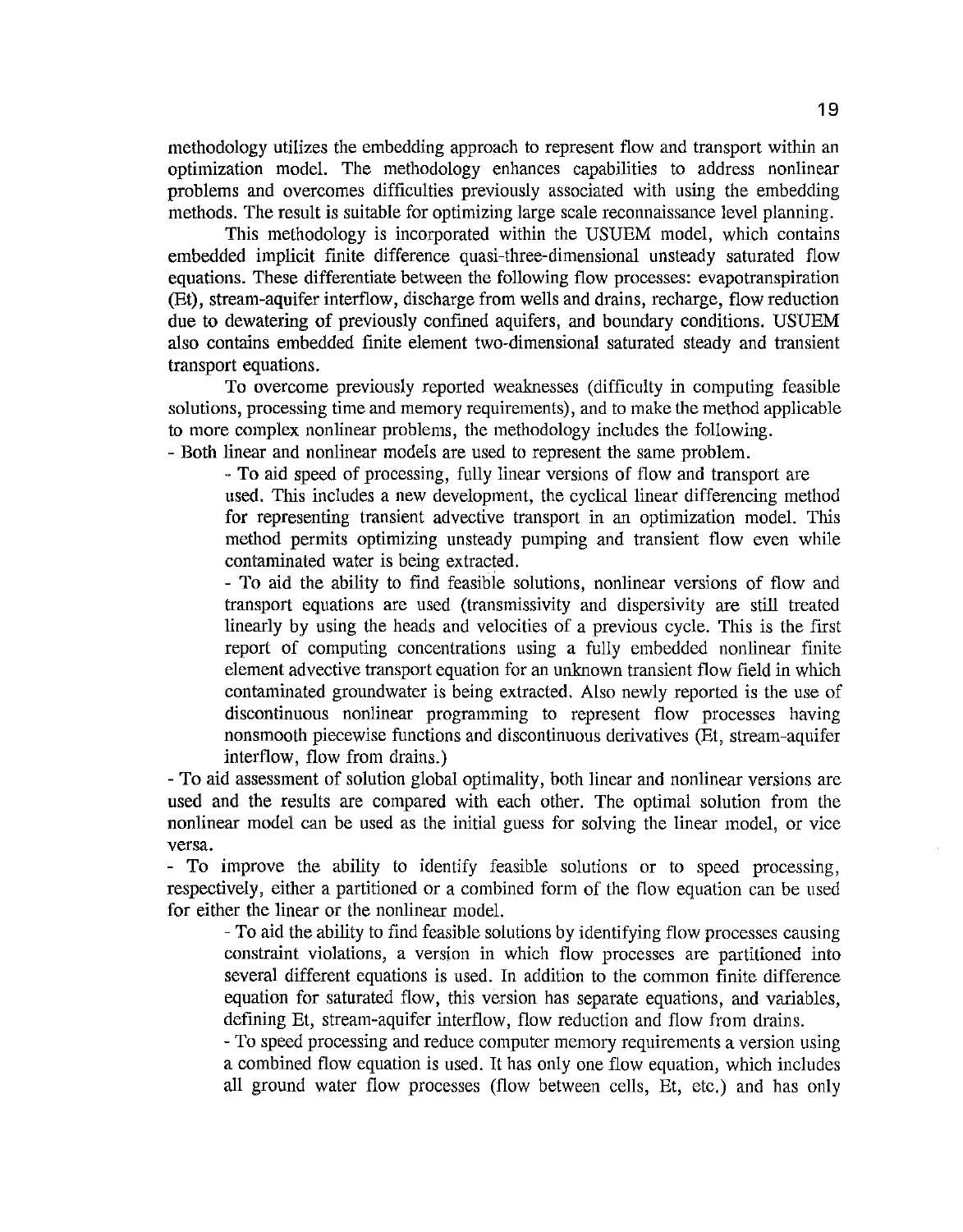pumping and head as variables. In this version all the external flow processes are represented in terms of head.

- To avoid making the problems too nonlinear and difficult to solve, transmissivity and contaminant dispersion are treated as knowns in each optimization. This requires the use of cycling (performing successive optimizations). The cycling process is as follows.

1. Based on expected or optimal water management, assume or compute initial and future values of transmissivity and dispersion.

2. Utilize the expected transmissivity and dispersion values within the optimization model to compute an optimal strategy.

3. Compare the optimal strategy and strategy results (i.e. heads) with those used to compute transmissivity and dispersion in step 1. If there is insignificant difference, stop. Otherwise, return to 1 and cycle.

- To permit rapid use of all the above features, USUEM is modular and interactive. This permits easy cycling between successive optimizations, and easy switching between linear and nonlinear versions between cycles.

- To integrate groundwater yield planning with management of dispersed (nonpoint source) contamination, the multiobjective function uses the weighting method. The model can:

1. maximize groundwater mining

2. maximize sustainable groundwater extraction

3. minimize the degree to which future groundwater concentrations at control nodes exceed target concentrations.

4. perform combinations of 1 and 3 or 2 and 3.

The methodology is most applicable for the same sort of situation the embedding approach has historically been most useful for--reconnaissance-scale sustained groundwater yield planning where: (1) cells are relatively large, and (2) proportions of cells requiring head constraint or containing pumping as a decision variable are great. It is assumed that each cell might contain many wells and that the head and concentration computed for the center of a cell is adequately representative for such coarse planning.

## 7.2. Conclusions

The embedding technique can be adapted to optimize groundwater planning for more complicated problems than reported previously. This is done by integrating use and coordinating use of both linear and nonlinear forms of flow and transport equations. The integrated procedure can address steady-state and transient groundwater quantity and quality management studies for complex nonlinear multi-layer aquifer systems. (A companion paper illustrates its application for large-scale, long-term planning.)

The integrated approach makes it easier to develop solutions than previously. Utilizing both linear and nonlinear model forms permits successful optimization when using only one form would not. Selectively switching from one form to the other decreases the time and difficulty spent in obtaining feasible and optimal solutions for nonlinear aquifer systems.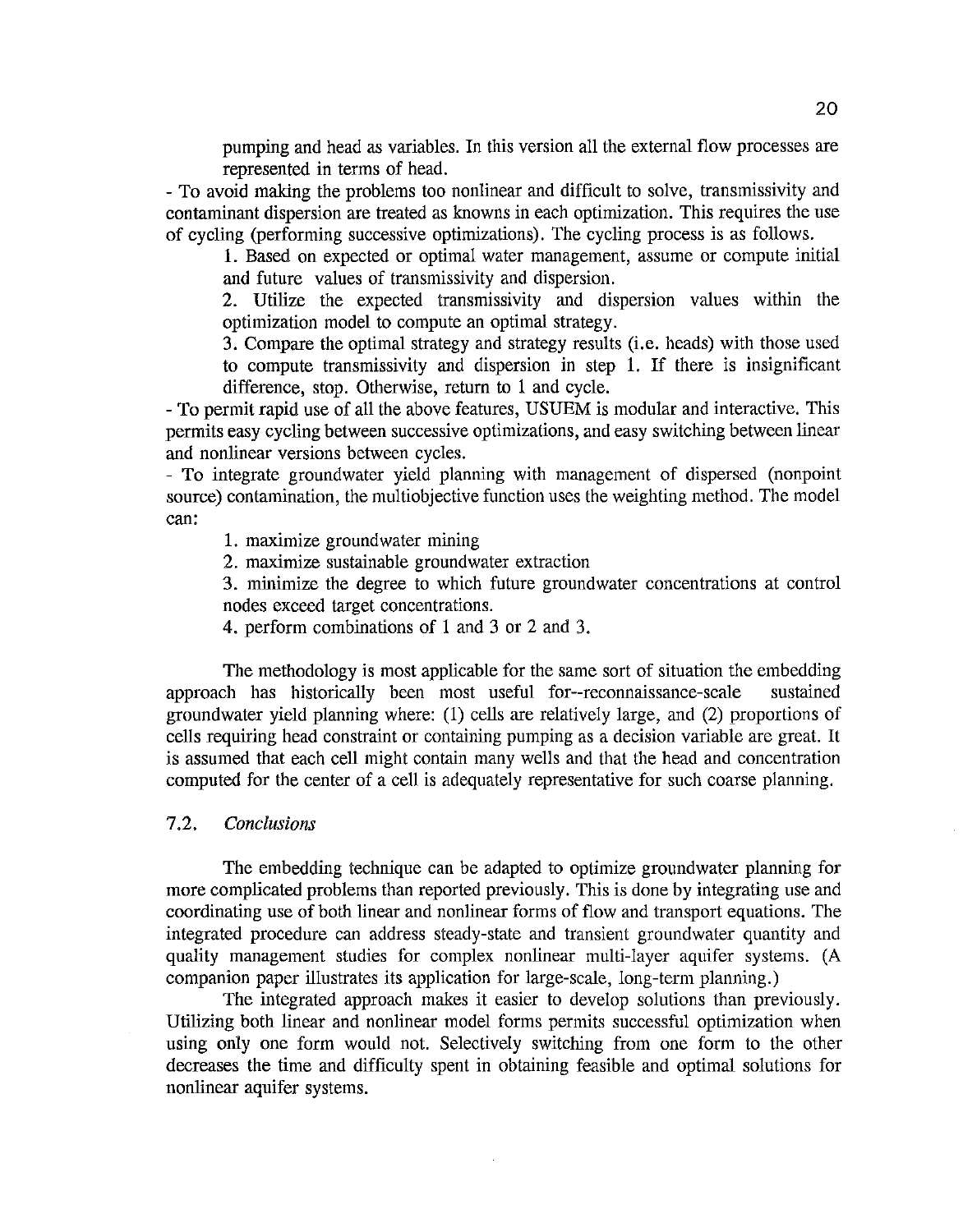The integrated model computes optimal strategies that will satisfy future management goals in terms of heads, flows and concentrations. It can maximize sustainable groundwater pumping while causing the attainment of target groundwater contaminant concentrations at pre-specified control locations.

The model should be most useful for sustained yield groundwater planning in areas typified by: (1) large cells, each possibly containing many wells, (2) large proportion of cells contain pumping as a decision variable or require head constraint, and (3) significant variable head-affected external fluxes (Et, etc.), or (4) dispersed groundwater contamination requiring management.

 $\mathbf{a}$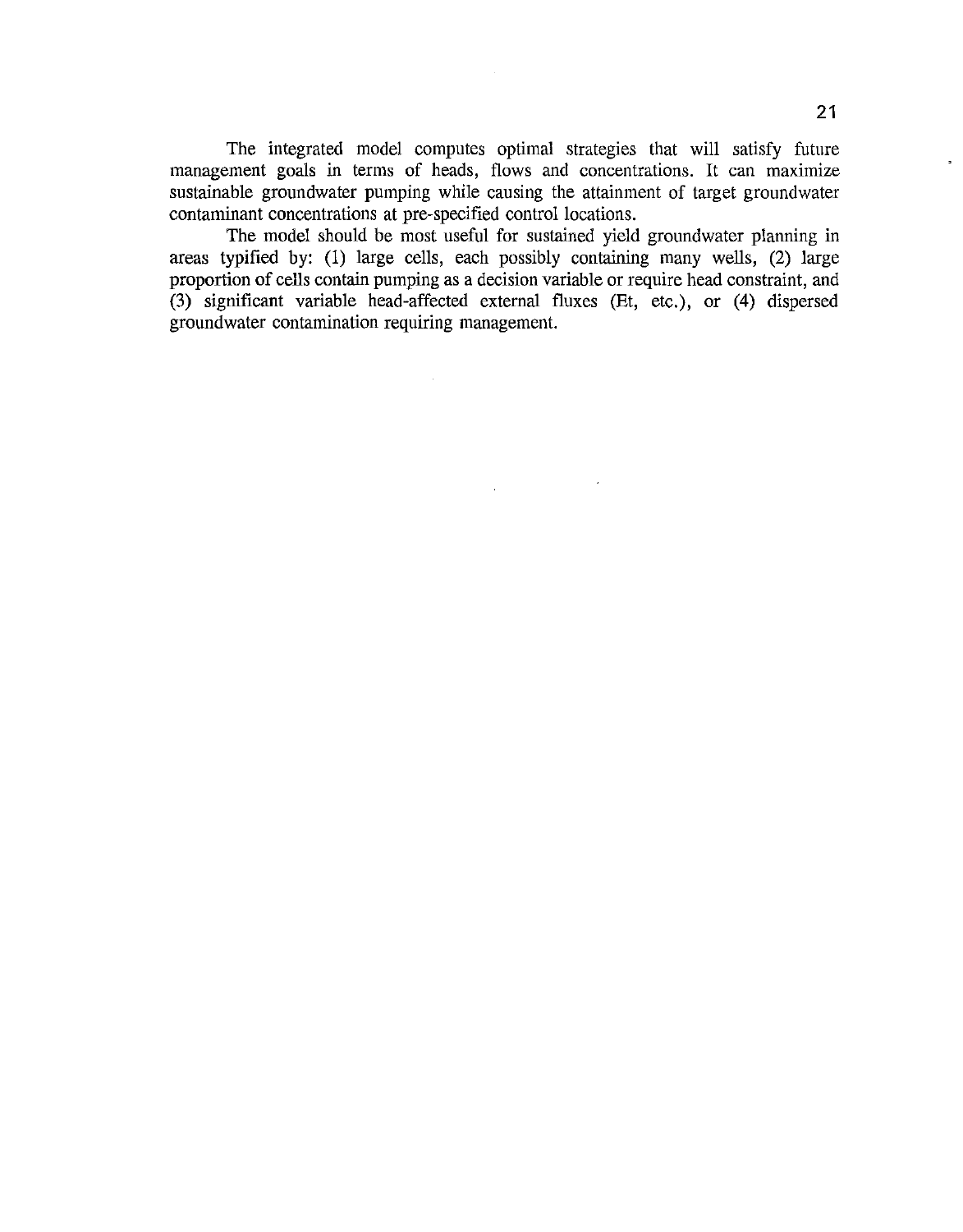

 $\overline{\phantom{a}}$ 

 $\sim$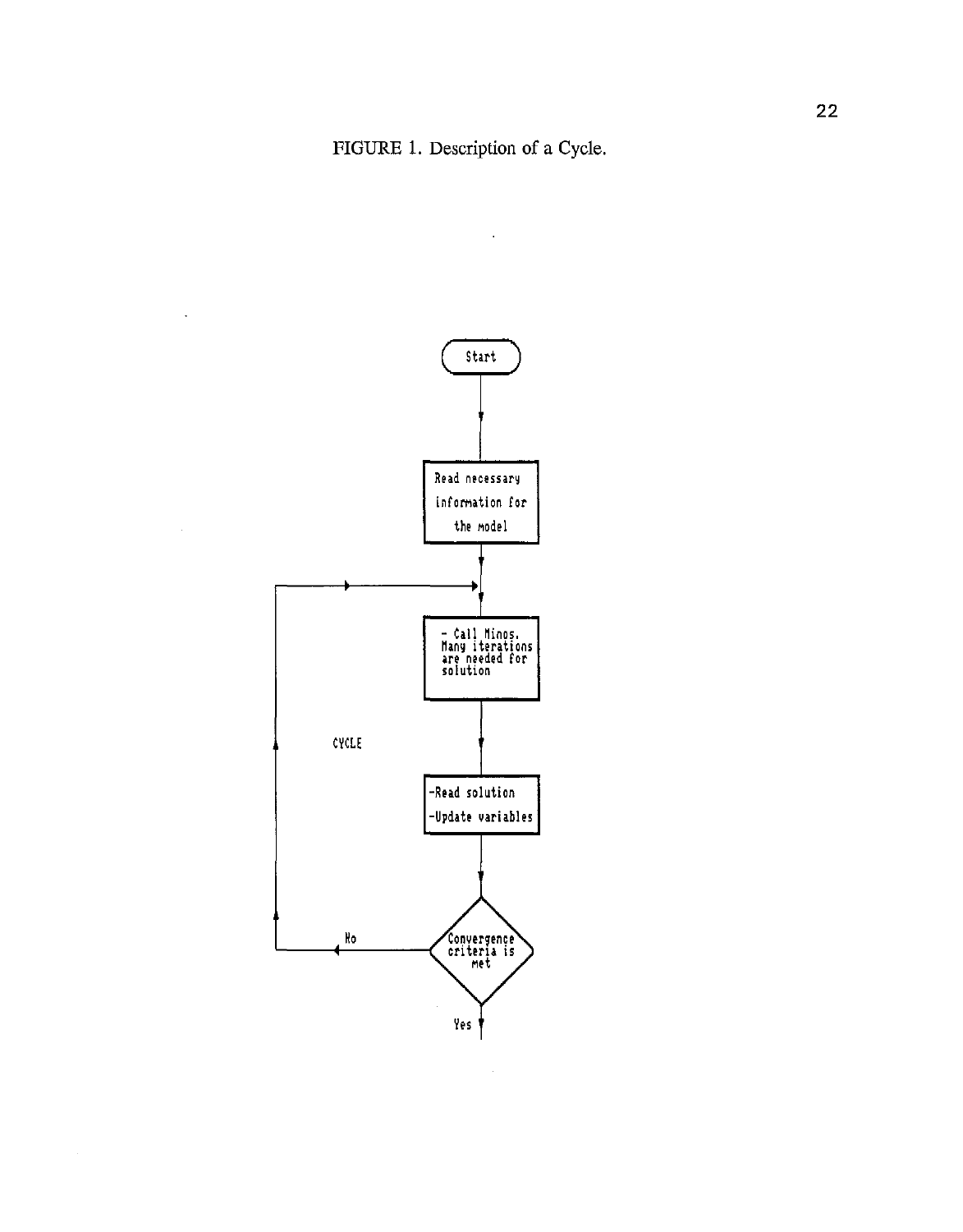## FIGURE 2. Man/Machine Decision Tree for Computing Optimal Solution Using USUGWM.

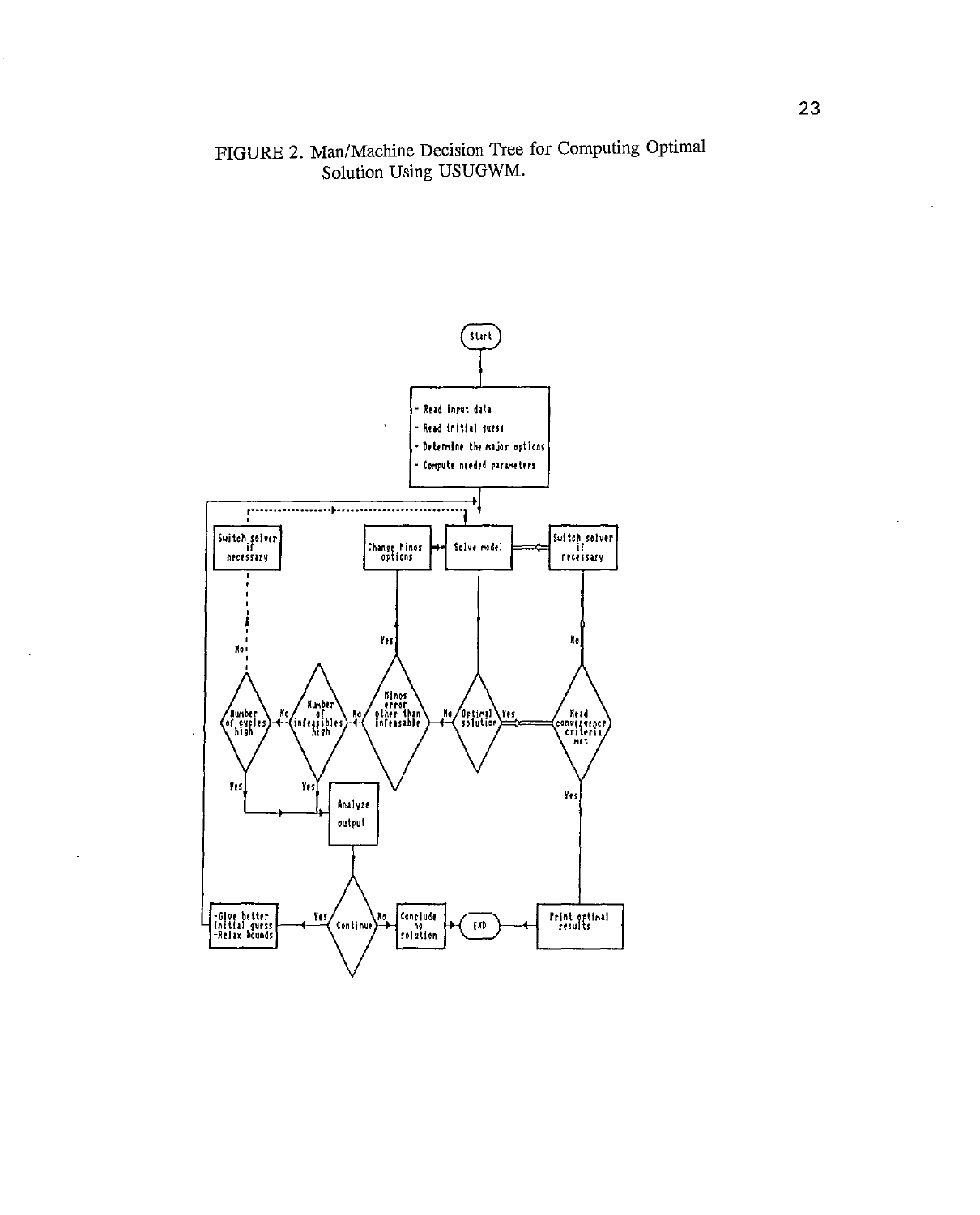# FIGURE 3. Overview of Data Input, Model Construction, Solution Process, and Modules Called.



 $\begin{array}{c} \frac{1}{2} \\ \frac{1}{2} \end{array}$ 

 $\ddot{\phantom{a}}$ 

J.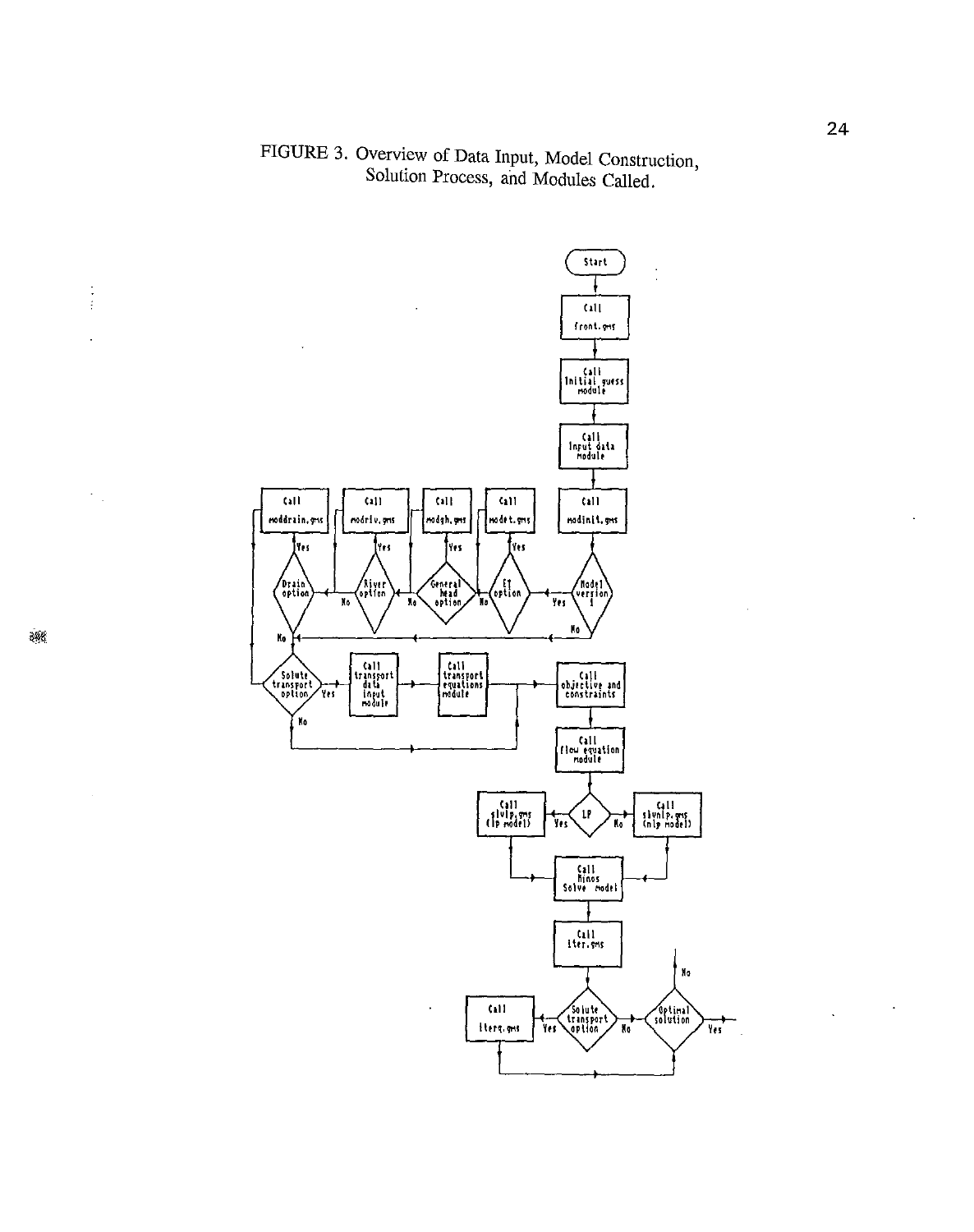**Notation** 

| $\mathfrak b$                                      | saturated thickness of the aquifer                                                                                        | [L]                        |
|----------------------------------------------------|---------------------------------------------------------------------------------------------------------------------------|----------------------------|
| $B_n$                                              | column vector associated with the boundaries<br>and sources or sinks term                                                 | $[ML^3T^1]$                |
| $B_{\overline{0}}$                                 | bottom of the river in cell $\bar{o}$                                                                                     | $[\mathbb{L}]$             |
| $\mathbf{C}$                                       | concentration of the dissolved chemical species                                                                           | $[ML^{-3}]$                |
| $CV_{i,j,l}$                                       | vertical conductance                                                                                                      | $[L^{2}T^{-1}]$            |
| $\mathbf{c}^*$                                     | solute concentration in the source fluid                                                                                  | $[ML^3]$                   |
| $\text{C}^\text{target}_{\ \ \text{ng},\text{kq}}$ | target concentration at node no by the end<br>of time step kq                                                             | $[ML^3]$                   |
| $C_{nq,kq}^+$                                      | excess concentration with respect to target<br>concentration for node nq by the end<br>of time step kq                    | $[ML^{-3}]$                |
| $C_{nq,kq}$                                        | amount by which the simulated concentration<br>is below the target concentration in node nq<br>by the end of time step kq | $[ML^{-3}]$                |
| $D_{ii}$                                           | coefficient of hydrodynamic dispersion                                                                                    | $[L^{2}T^{-1}]$            |
| $d_{\tilde{g}}$                                    | the drain elevation in cell ō                                                                                             | [L]                        |
| $ds_{\bar{o}}$                                     | extinction depth in cell $\bar{o}$                                                                                        | $[{\rm L}]$                |
| е                                                  | a designator identifying one of the<br>total of E elements                                                                | none                       |
| $E_{\rm o}$                                        | potential evapotranspiration in cell ō                                                                                    | [L]                        |
| $g_{\omega,k}$                                     | pumping (+) from cell $\omega$ , during stress period k                                                                   | $[L^3T^{-1}]$              |
| h                                                  | potentiometric head                                                                                                       | $[{\rm L}]$                |
| $hc_{\bar{o},k}$                                   | potentiometric head for the general-head<br>boundary in cell ō                                                            | $\left[ \mathrm{L}\right]$ |

 $\sim 400$ 

 $\mathbb{Z}$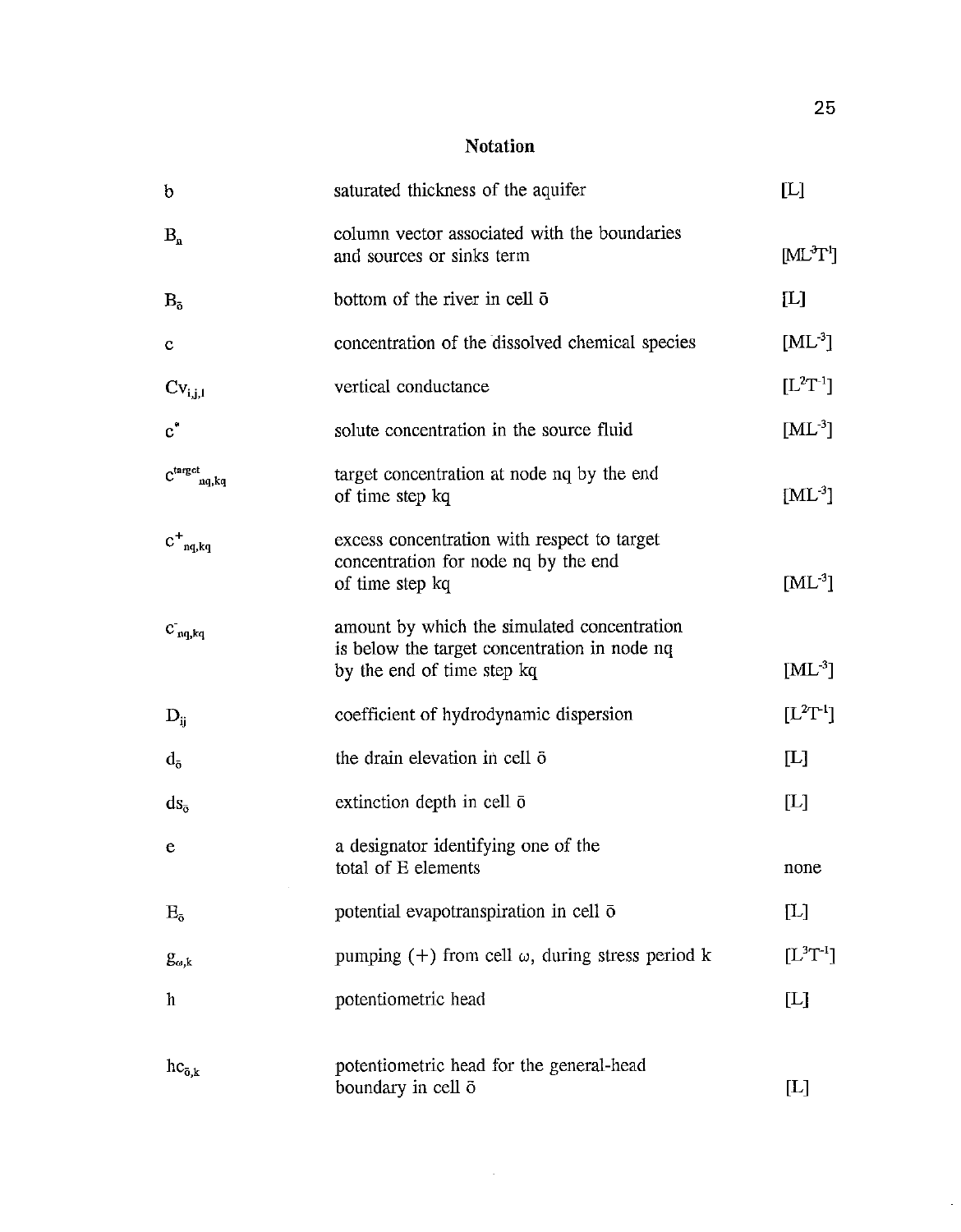| $hs_{\bar{o}}$    | potentiometric surface elevation below which<br>the evapotranspiration rate begins to decrease                                    | $[$                                     |
|-------------------|-----------------------------------------------------------------------------------------------------------------------------------|-----------------------------------------|
| $h_{\phi,1}$      | head in layer 1 and cell $\phi$ of coordinates (i,j)<br>where water is of poor quality                                            | $[$                                     |
| $K_{ii}$          | hydraulic conductivity                                                                                                            | $[\mathbf{LT}^1]$                       |
| kq                | time step used for water quality simulation                                                                                       | [T]                                     |
| l(e)              | the length of the rectangular element e                                                                                           | $[{\rm L}]$                             |
| m and n           | designator identifying individual nodes from<br>among the N total finite-element nodes where<br>concentrations are to be computed | none                                    |
| max(r,s)          | function equalling the greater of the numerical<br>values of equations denoted by r and s                                         |                                         |
| min(r,s)          | function equalling the lesser of the numerical<br>values of equations denoted by r and s                                          |                                         |
| NQ                | total number of nodes where water quality<br>control is required                                                                  | none                                    |
| $N_{\kappa}$      | number of cells in reach $\kappa$                                                                                                 | none                                    |
| <b>Oc</b>         | total number of constant head cells<br>on a boundary                                                                              | none                                    |
| ō                 | cell $(i, j, l)$                                                                                                                  | none                                    |
| $QC^L$            | lower bound on total recharge<br>through constant head cells                                                                      | $[L^3T^{-1}]$                           |
| $QC^U_k$          | upper bound on total recharges<br>through constant head cells                                                                     | $[L^3T^1]$                              |
| $q_{\bar{o},k}^b$ | known horizontal flow across the boundary                                                                                         | $[1^3T^{-1}]$                           |
| $q_{\bar{o},k}^c$ | saturated flow between the aquifer and the<br>general head boundary cells                                                         | $[L^{3}T^{-1}]$                         |
| $q_{\bar{o},k}^d$ | flow from the aquifer to drains $(+)$                                                                                             | $\left[\mathrm{L}^3\mathrm{T}^1\right]$ |

 $\mathcal{A}^{\mathcal{A}}$ 

26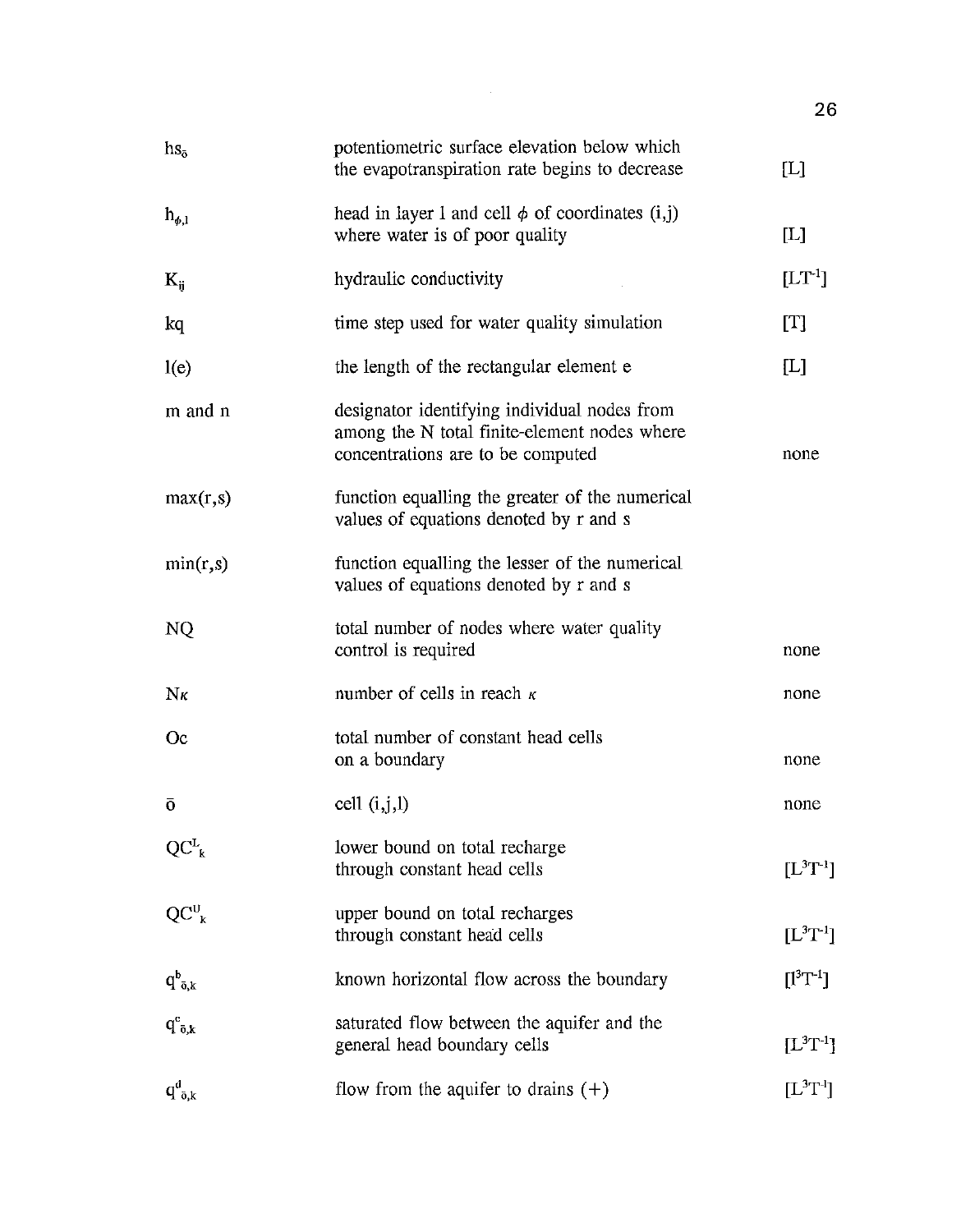| $q_{\bar{o},k}^p$<br>$q_{\bar{o},k}^s$ | reduction in vertical flow between<br>cells in layer 1 and the lower layer $1+1$<br>flow between the aquifer and streams | $[L^3T^{-1}]$<br>$[L^{3}T^{-1}]$ |
|----------------------------------------|--------------------------------------------------------------------------------------------------------------------------|----------------------------------|
| $q_{\bar{o},k}^t$                      | distributed evapotranspiration                                                                                           | $[L^3T^{-1}]$                    |
| $q_{\bar{o},k}^z$                      | horizontal flow across a boundary                                                                                        | $[L^{3}T^{-1}]$                  |
| $R_{k,k}^L$                            | lower bound on stream-aquifer interflow for<br>reach $\kappa$ , during stress period k                                   | $[L^3T^{-1}]$                    |
| $R^{U}_{\kappa,k}$                     | upper bounds on stream-aquifer interflow for<br>reach $\kappa$ , during stress period k                                  | $[L^{3}T^{-1}]$                  |
| S                                      | specific yield for unconfined aquifer<br>or storage coefficient for confined aquifer                                     | none                             |
| $\mathbf t$                            | time                                                                                                                     | [T]                              |
| $Top_{i,j,l+1}$                        | top of aquifer layer $1+1$ in cell i, j, $1+1$                                                                           | [L]                              |
| $T_{xx}$                               | transmissivities along x direction                                                                                       | $[L^2T^{-1}]$                    |
| $T_{yy}$                               | transmissivities along y direction                                                                                       | $[L^2T^{-1}]$                    |
| $T_{zz}$                               | transmissivities along z direction                                                                                       | $[L^{2}T^{-1}]$                  |
| V                                      | magnitude of the seepage velocity                                                                                        | $[LT^{-1}]$                      |
| $V_{x}$                                | seepage velocities in the x direction                                                                                    | $[LT-1]$                         |
| $V_{y}$                                | seepage velocities in the y direction                                                                                    | $[LT^{-1}]$                      |
| W                                      | volume flux per unit area                                                                                                | $[LT^{-1}]$                      |
| WC                                     | weighting factor associated with quality control                                                                         | $[LM^iT^i]$                      |
| w(e)                                   | the width of the rectangular element e                                                                                   | [L]                              |
| $[A_{D}]^{\circ}$                      | the influence coefficient matrices associated<br>with the dispersive term in the transport<br>equation                   | $[L^{-2}]$                       |

 $\mathcal{L}^{\text{max}}_{\text{max}}$ 

 $\sim 10^6$ 

 $\mathcal{A}$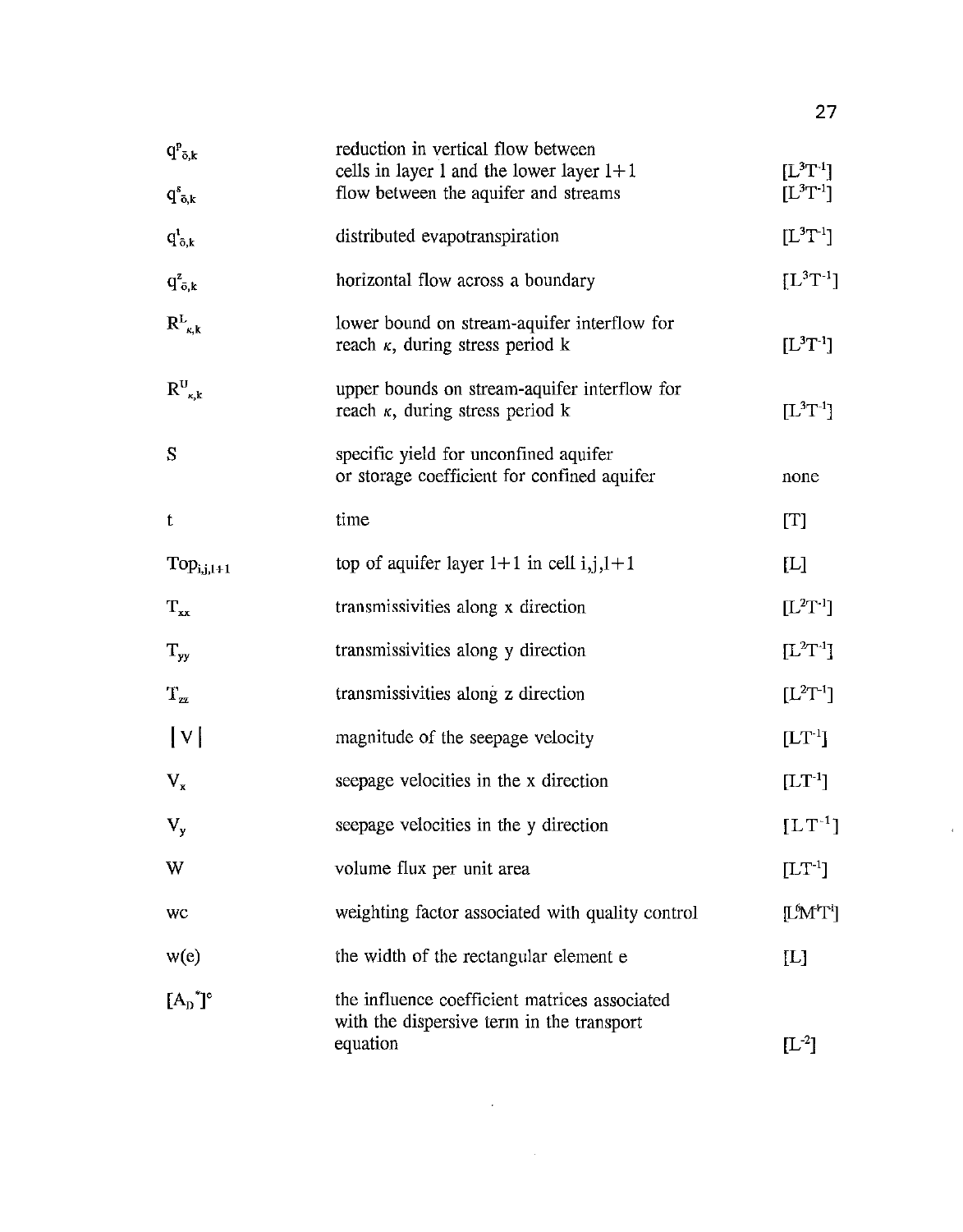| $[A_s]^e$                              | the influence coefficient matrices associated<br>with the source sink term in the                               |                                   |
|----------------------------------------|-----------------------------------------------------------------------------------------------------------------|-----------------------------------|
|                                        | transport equation                                                                                              | $[L^2]$                           |
| $[A_i]^e$                              | the influence coefficient matrices associated<br>with the time term in the transport equation                   | none                              |
| $[E^*]$ <sup>*</sup>                   | the influence coefficient matrices associated with<br>the centroid velocities term in the<br>transport equation | $[L^{-2}]$                        |
| $< V_{x} > e$                          | the centroid values of seepage velocities<br>in the x direction for element e                                   | $[L^2T^{-1}]$                     |
| $\langle V_y \rangle$ <sup>e</sup>     | the centroid values of seepage velocities<br>in the y direction for element e                                   | $[L^2]$                           |
| $\sigma^{\rm u}$                       | resistance of the upper confining layer                                                                         | [T]                               |
| $\sigma^1$                             | resistance of lower confining layer                                                                             | [T]                               |
| ε                                      | effective porosity of the aquifer                                                                               | none                              |
| $\alpha_{\rm L}$                       | longitudinal dispersivity                                                                                       | $\bm{\mathrm{[L]}}$               |
| $\alpha_{\rm T}$                       | transverse dispersivity                                                                                         | $[{\rm L}]$                       |
| $\Omega$                               | total number of pumping cells in the study area                                                                 | none                              |
| $\Delta t_{k}$                         | duration of stress period k                                                                                     | [T]                               |
| $\Delta t_{\mathbf{kq}}$               | duration of the time step kq, a fraction of $\Delta t_k$                                                        | [T]                               |
| $\Delta x_i$                           | cell size in x direction located in row i                                                                       | $[{\color{red}L}]$                |
| $\Delta y_i$                           | cell size in y direction located in column j                                                                    | $\begin{bmatrix} L \end{bmatrix}$ |
| $\Delta z_1$                           | cell size in z direction located in column 1                                                                    | $[{\rm L}]$                       |
| $\Gamma_{\bar{\mathfrak{g}}}$          | hydraulic conductance of the stream-aquifer<br>interconnection                                                  | $[L^{2}T^{-1}]$                   |
| $\sigma_{\tilde{\text{o}},\textbf{k}}$ | elevation of the free water surface in the river                                                                | $[{\rm L}]$                       |

 $\hat{\mathcal{A}}$ 

28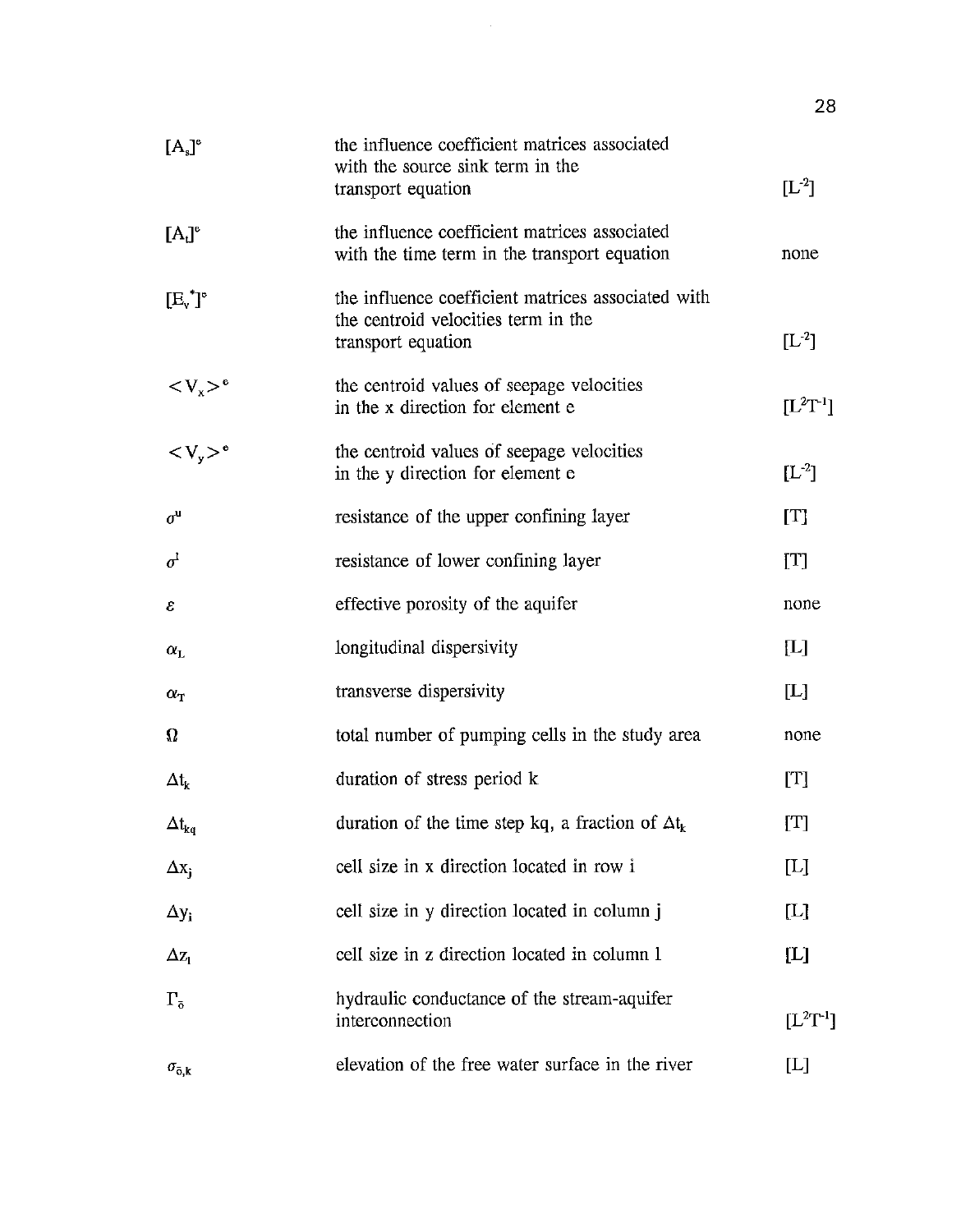| κ                        | identifier for a particular reach number                  | none                                   |
|--------------------------|-----------------------------------------------------------|----------------------------------------|
| $\gamma_{\rm \bar{o},k}$ | hydraulic conductance of drain-aquifer<br>interconnection | $\mathsf{I}\mathsf{L}^2\mathrm{T}$ -11 |

 $\sim 10^{-1}$ 

 $\sim 10$ 

29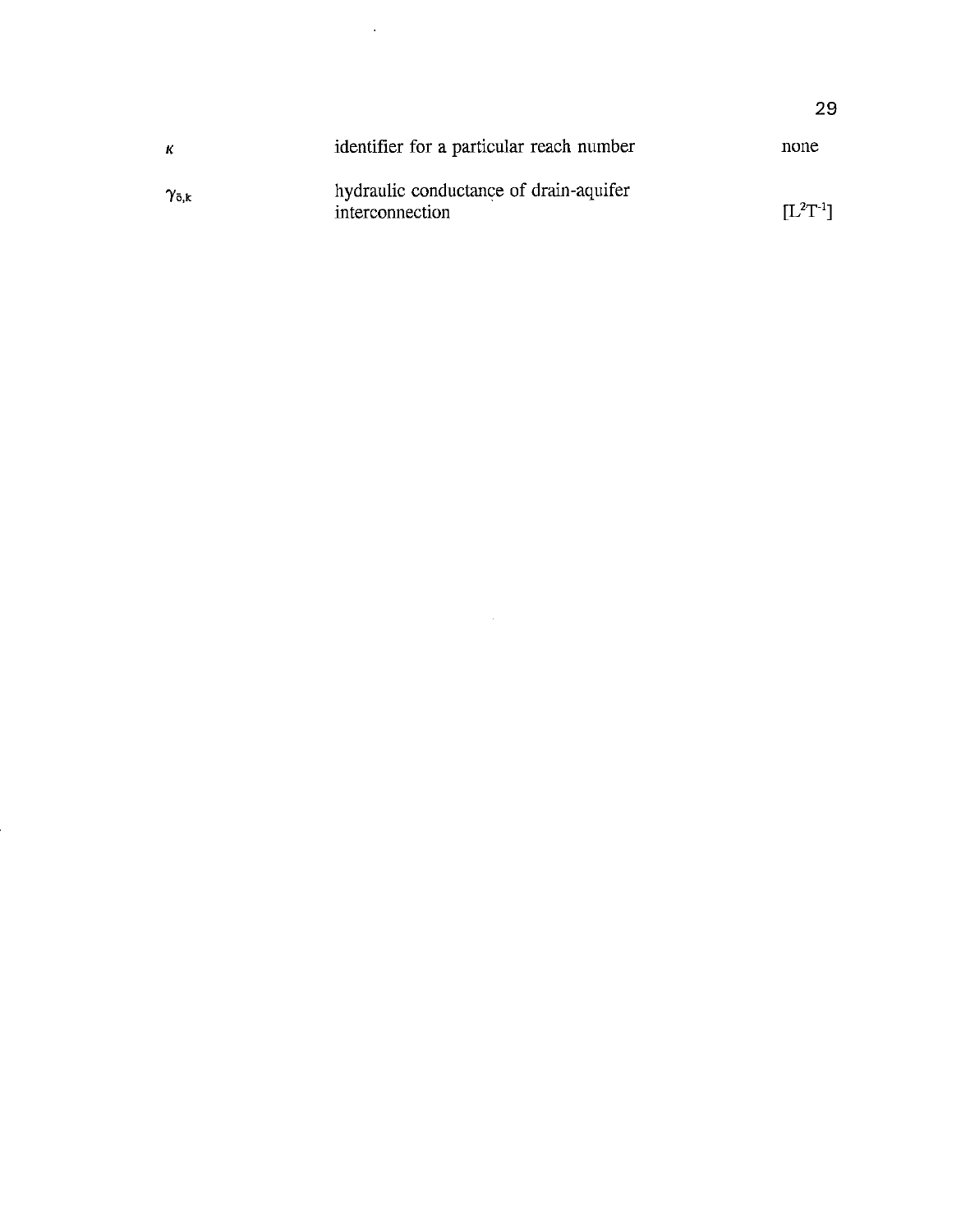#### References

Aguado, E. and Remson, I. 1974. "Ground-water hydraulics in aquifer management," Journal of Hydraulics Division, ASCE 100(HY1):103-119.

Ahfeld, D.P., Mulvey, J.M., and Pinder, G.F. 1986. "Designing optimal strategies for contaminated groundwater remediation," Advances in Water Resources 9(2):77-84.

Ahfeld, D.P., Mulvey, J.M., Pinder, G.F., and Wood, E.F. 1988. " Contaminated groundwater remediation design using simulation, optimization and sensitivity theory," Water Resources Research 24(3):431-442.

Ahfeld, D.P. 1990. "Two-stage ground-water remediation," Water Resources Planning and Management 116(4):517-529.

Cantiller, R.A., Richard, C.P., and Hossein, A. 1988. "Optimal conjunctive use-sustained yield pumping analysis for eastern Arkansas," Misc. Pub. No. 40, Arkansas Water Resources Research Center, Univ. of Arkansas, Fayetteville, Arkansas, and IIC Report IIC-88/2: 126.

Culver, T.B., and Shoemaker, C.A. 1992. "Dynamic optimal control for groundwater remediation with flexible management periods," Water Resources Research 28(3):629- 641.

Danskin, W.R., and Gorelick, S. M. 1985. "A policy system using controlled stream recharge," Water Resources Research 21(11):1731-1747.

Datta, B., and Peralta, R.C. 1986. "Interactive computer graphics-based multiobjective decision-making for groundwater management," Agricultural Water Management (11):91-116.

Dougherty, D.E.and Marryott, R.A. 1991. "Optimal Groundwater Management 1. Simulated annealing," Water Resources Research 27(10):2493-2508.

Elango, K., and Rouve, G 1980. "Aquifers: Finite-element linear programming model," Journal of Hydraulics Division, ASCE 106(HY10):1641-1658.

Evans, B. and Remson, I. 1982. "Closure : Ground-water management with fixed charges," Water Resources Planning and Management 108(2):237

Gorelick, S.M. 1983. "A review of distributed parameters groundwater management modeling methods," Water Resources Research 19(2):305-319.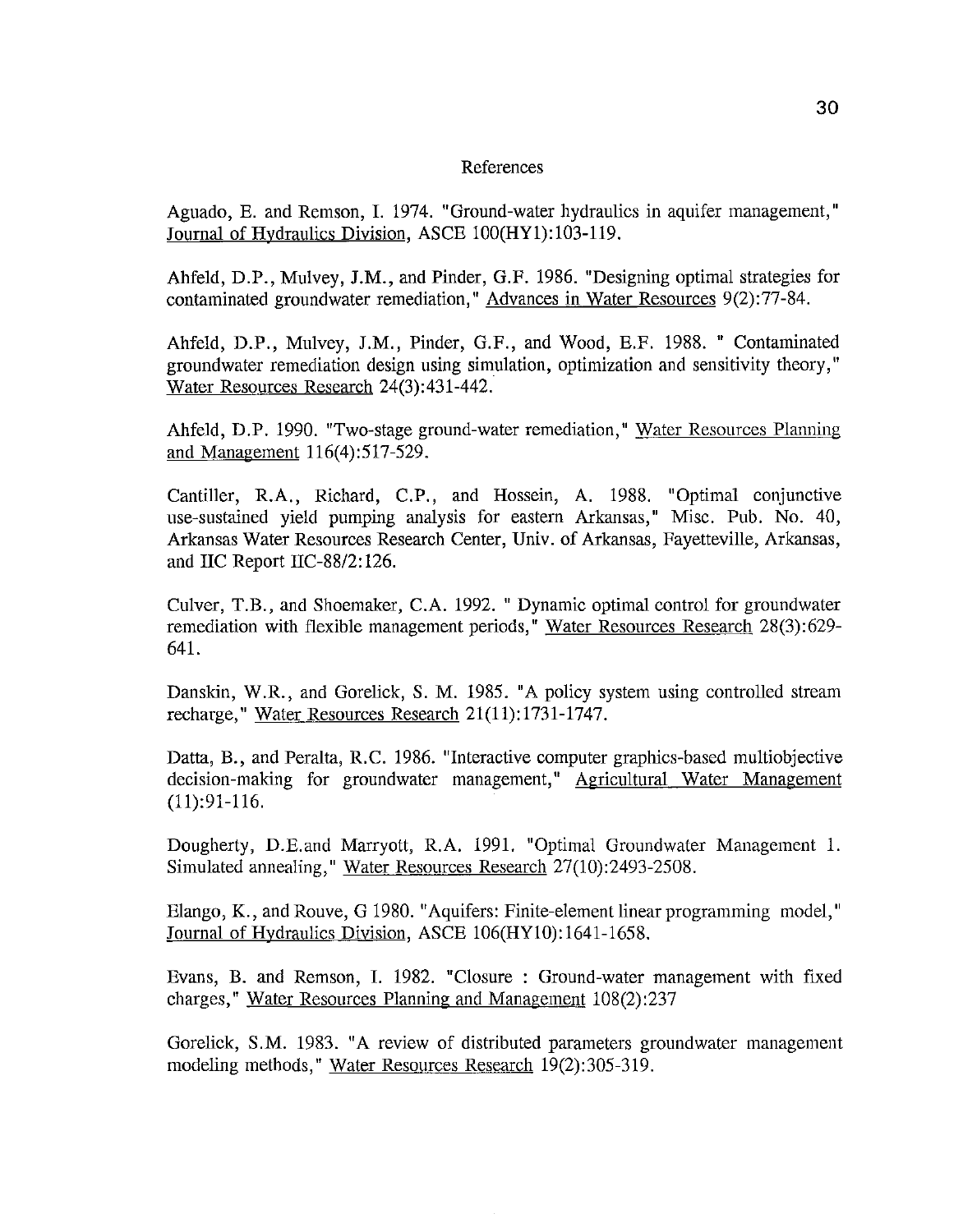Gorelick, S.M. and Voss, C.I. 1984. "Aquifer reclamation design: the use of contaminant transport simulation combined with nonlinear programming," Water Resources Research 20(4):415-427.

Huyakorn, P.S., Jones, B.G., and Anderson, P.F. 1986. "Finite-element algorithms for simulating three-dimensional groundwater flow and solute transport in multilayer aquifer," Water Resources Research 22(3):361-374.

Knapp K. C. and Fienerman, E. 1985. "The optimal steady-state in groundwater management," Water Resources Bulletin 21(6):967-975.

McDonald, M.G. and Harbaugh, A.W. 1984. "A modular three-dimensional finitedifference ground-water flow model," U.S. Geological Survey Open File Report 83-875, Book 6, Modeling techniques, Washington, DC.

Molz, F.J. and Bell, L.C. 1977. "Head gradient control in aquifers used for fluid storage," Water Resources Research 13(4):253-260.

Murtagh, B.A. and Saunders, M.A. 1987. "MINOS 5.1 User's Guide," Report SOL 83- 20R, December 1983, revised January 1987, Stanford University.

Peralta, R.C., and Killian. P.J. 1985. "Optimal regional potentiometric surface design: Least cost water supply/sustained groundwater yield," Transactions of the ASAE 28(4): 1098-1107.

Peralta, R.C. and Killian, P.J. 1987. "Decision support for optimal regional groundwater management strategy modification," American Society of Agricultural Engineers 30(2) :400-410.

Peralta, R.C. and Datta, B. 1990. "Reconnaissance-level alternative optimal groundwater use strategies," Water Resources Planning and Management, ASCE 116(5):676-692.

Voss, C.I. 1984. "A finite element simulation model for saturated-unsaturated fluid density dependant groundwater flow with energy or chemically reactive solute transport," U.S. Geological Survey, Reston, Virginia -410.

Willis, R. 1979. "A planning model for the management of groundwater quality," Water Resources Research 15(6): 1305-1312.

Willis, R. and Jones, L. 1987. "Optimization of unconfined groundwater systems: A differential dynamic programming algorithm," Geological Society of India 29(1): 83-104.

Willis, R., Finny A. B., and Zhang, D. 1989. "Water Resources management in north China plain," Journal of Water Resources Planning and Management 115(5):598-615.